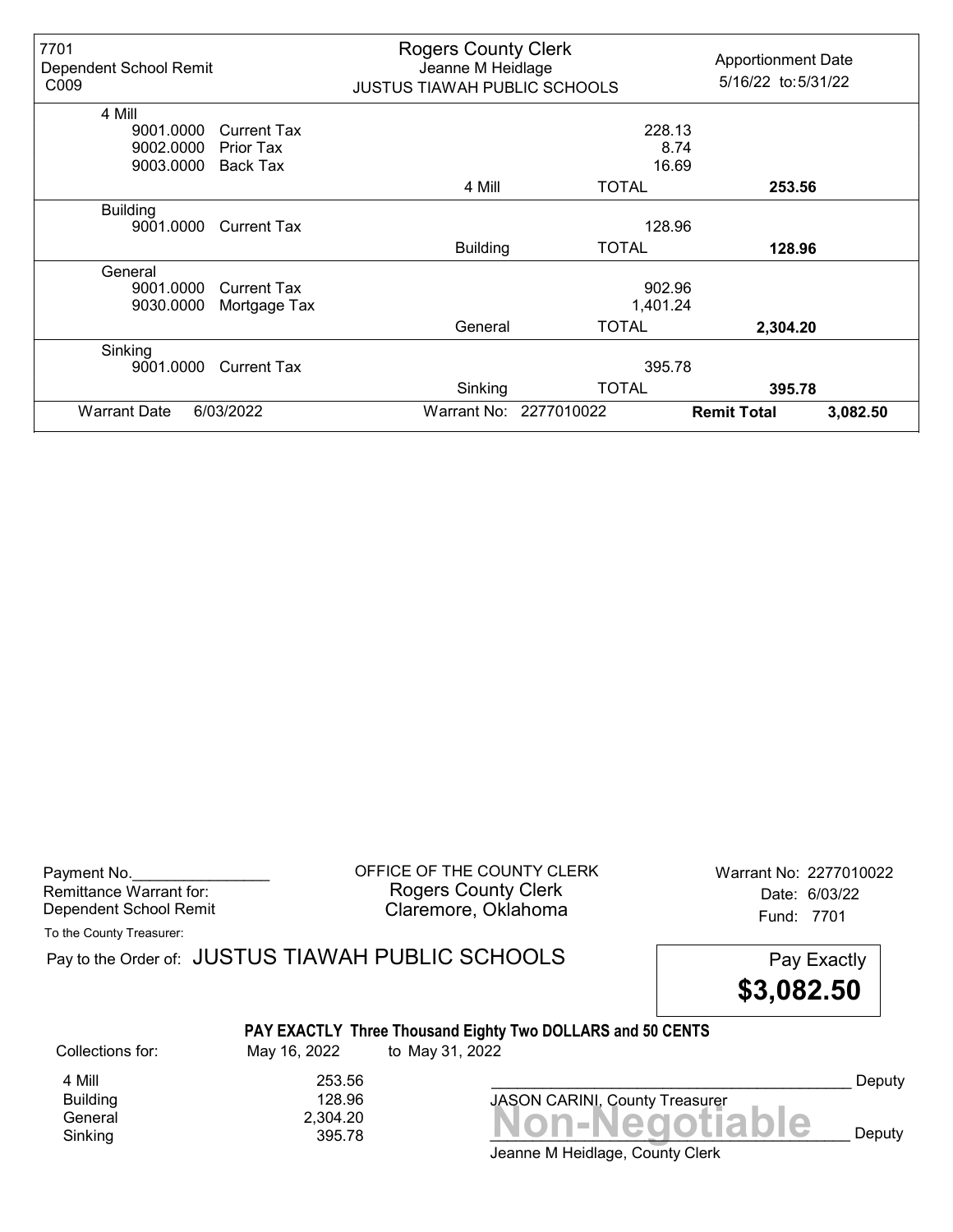| 7702<br>Independent School Remit<br>1001                    |                                                                    | <b>Rogers County Clerk</b><br>Jeanne M Heidlage<br><b>CLAREMORE PUBLIC SCHOOLS</b> |                                             | <b>Apportionment Date</b><br>5/16/22 to: 5/31/22 |
|-------------------------------------------------------------|--------------------------------------------------------------------|------------------------------------------------------------------------------------|---------------------------------------------|--------------------------------------------------|
| 4 Mill<br>9001.0000                                         | <b>Current Tax</b>                                                 |                                                                                    | 1,613.72                                    |                                                  |
| 9002.0000<br>9003.0000                                      | Prior Tax<br><b>Back Tax</b>                                       |                                                                                    | 61.81<br>118.04                             |                                                  |
|                                                             |                                                                    | 4 Mill                                                                             | <b>TOTAL</b>                                | 1,793.57                                         |
| <b>Building</b><br>9001.0000<br>9002.0000<br>9003.0000      | <b>Current Tax</b><br>Prior Tax<br><b>Back Tax</b>                 |                                                                                    | 1,800.30<br>117.58<br>342.75                |                                                  |
|                                                             |                                                                    | <b>Building</b>                                                                    | <b>TOTAL</b>                                | 2,260.63                                         |
| General<br>9001.0000<br>9002.0000<br>9003.0000<br>9030.0000 | <b>Current Tax</b><br><b>Prior Tax</b><br>Back Tax<br>Mortgage Tax |                                                                                    | 12,598.55<br>822.83<br>2,398.52<br>9,911.95 |                                                  |
|                                                             |                                                                    | General                                                                            | <b>TOTAL</b>                                | 25,731.85                                        |
| Sinking<br>9001.0000<br>9002.0000<br>9003.0000              | Current Tax<br>Prior Tax<br>Back Tax                               |                                                                                    | 7,019.04<br>533.23<br>1,610.07              |                                                  |
|                                                             |                                                                    | Sinking                                                                            | <b>TOTAL</b>                                | 9,162.34                                         |
| <b>Warrant Date</b>                                         | 6/03/2022                                                          |                                                                                    | Warrant No: 2277020268                      | <b>Remit Total</b><br>38,948.39                  |

Payment No. 2277020268 CONNECT OF THE COUNTY CLERK Warrant No: 2277020268 Rogers County Clerk Date: 6/03/22 Independent School Remit **Claremore, Oklahoma** Fund: 7702

To the County Treasurer:

Pay to the Order of: CLAREMORE PUBLIC SCHOOLS Pay Exactly



## PAY EXACTLY Thirty Eight Thousand Nine Hundred Forty Eight DOLLARS and 39 CENTS

Collections for: May 16, 2022 to May 31, 2022

Banding<br>General 25,731.85<br>Sinking 9,162.34 **Non-Negotiable** 4 Mill<br>Building 1,793.57<br>2,260.63 Building 2,260.63

Jeanne M Heidlage, County Clerk Sinking  $9,162.34$   $9,162.34$   $111110$ 

JASON CARINI, County Treasurer

Deputy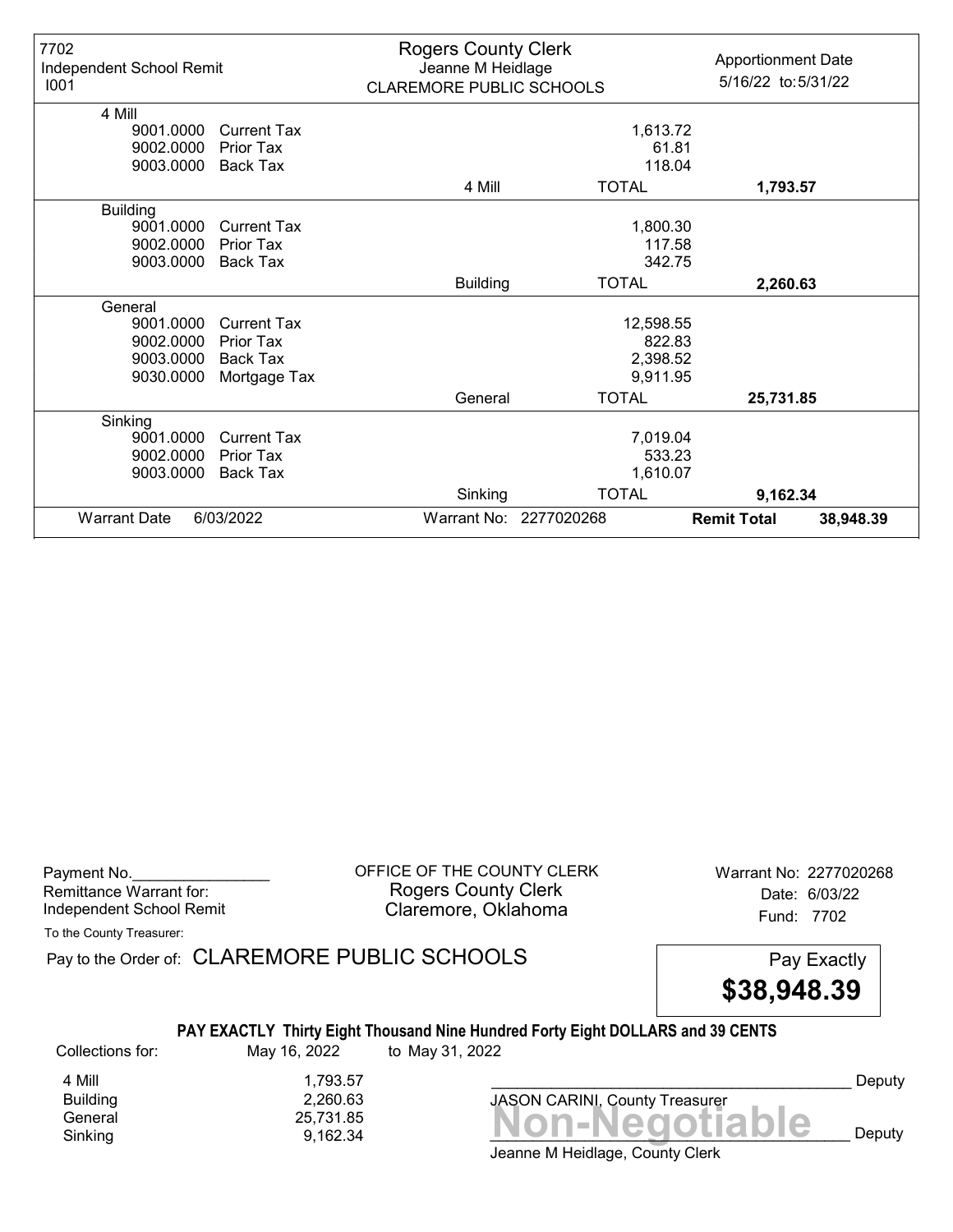| 7702<br>Independent School Remit<br>1002 |                    | <b>Rogers County Clerk</b><br>Jeanne M Heidlage<br>CATOOSA PUBLIC SCHOOLS |                        | <b>Apportionment Date</b><br>5/16/22 to: 5/31/22 |  |  |
|------------------------------------------|--------------------|---------------------------------------------------------------------------|------------------------|--------------------------------------------------|--|--|
| 4 Mill<br>9001.0000                      | Current Tax        |                                                                           |                        |                                                  |  |  |
|                                          | <b>Prior Tax</b>   | 759.92<br>29.11                                                           |                        |                                                  |  |  |
| 9002.0000<br>9003.0000                   | Back Tax           |                                                                           |                        | 55.59                                            |  |  |
|                                          |                    |                                                                           |                        |                                                  |  |  |
|                                          |                    | 4 Mill                                                                    | <b>TOTAL</b>           | 844.62                                           |  |  |
| <b>Building</b>                          |                    |                                                                           |                        |                                                  |  |  |
| 9001.0000                                | <b>Current Tax</b> | 965.52                                                                    |                        |                                                  |  |  |
| 9002.0000                                | <b>Prior Tax</b>   | 8.80                                                                      |                        |                                                  |  |  |
| 9003.0000                                | Back Tax           |                                                                           |                        | 2.37                                             |  |  |
|                                          |                    | <b>Building</b>                                                           | <b>TOTAL</b>           | 976.69                                           |  |  |
| General                                  |                    |                                                                           |                        |                                                  |  |  |
| 9001.0000                                | <b>Current Tax</b> |                                                                           | 6,766.30               |                                                  |  |  |
| 9002.0000                                | <b>Prior Tax</b>   |                                                                           |                        | 61.66                                            |  |  |
| 9003.0000                                | Back Tax           |                                                                           |                        | 16.58                                            |  |  |
| 9030.0000                                | Mortgage Tax       |                                                                           | 4,667.63               |                                                  |  |  |
|                                          |                    | General                                                                   | <b>TOTAL</b>           | 11,512.17                                        |  |  |
| Sinking                                  |                    |                                                                           |                        |                                                  |  |  |
| 9001.0000                                | <b>Current Tax</b> |                                                                           | 3,511.00               |                                                  |  |  |
| 9002.0000                                | <b>Prior Tax</b>   |                                                                           |                        | 32.86                                            |  |  |
| 9003.0000                                | <b>Back Tax</b>    |                                                                           |                        | 9.35                                             |  |  |
|                                          |                    | Sinking                                                                   | <b>TOTAL</b>           | 3,553.21                                         |  |  |
| <b>Warrant Date</b>                      | 6/03/2022          |                                                                           | Warrant No: 2277020269 | <b>Remit Total</b><br>16,886.69                  |  |  |

| Payment No.              |  |
|--------------------------|--|
| Remittance Warrant for:  |  |
| Independent School Remit |  |

OFFICE OF THE COUNTY CLERK Warrant No: 2277020269 Rogers County Clerk Date: 6/03/22 Claremore, Oklahoma<br>
Fund: 7702

To the County Treasurer:

Pay to the Order of: CATOOSA PUBLIC SCHOOLS Pay Exactly

\$16,886.69

#### PAY EXACTLY Sixteen Thousand Eight Hundred Eighty Six DOLLARS and 69 CENTS

Collections for: May 16, 2022 to May 31, 2022

**Building** 

4 Mill 844.62<br>Building 976.69

 $General  
Shiking 11,512.17  
3,553.21 17.217$ Sinking 3,553.21 \_\_\_\_\_\_\_\_\_\_\_\_\_\_\_\_\_\_\_\_\_\_\_\_\_\_\_\_\_\_\_\_\_\_\_\_\_\_\_\_\_\_ Deputy JASON CARINI, County Treasurer

Deputy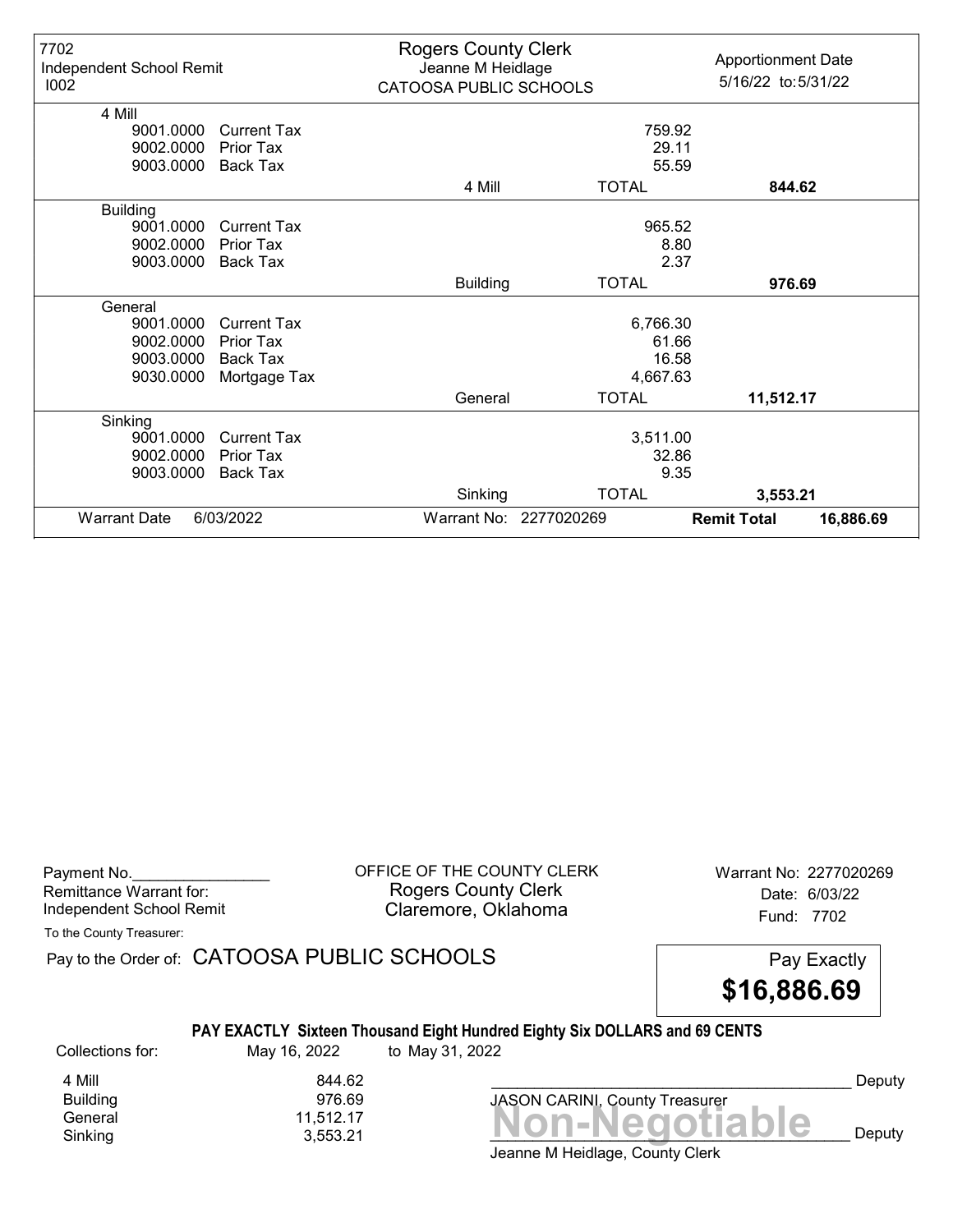| 7702<br>Independent School Remit<br>1003 |                    | <b>Rogers County Clerk</b><br>Jeanne M Heidlage<br>CHELSEA PUBLIC SCHOOLS |                        | <b>Apportionment Date</b><br>5/16/22 to: 5/31/22 |          |
|------------------------------------------|--------------------|---------------------------------------------------------------------------|------------------------|--------------------------------------------------|----------|
| 4 Mill                                   |                    |                                                                           |                        |                                                  |          |
| 9001.0000                                | <b>Current Tax</b> |                                                                           | 322.85                 |                                                  |          |
| 9002.0000                                | Prior Tax          |                                                                           |                        | 12.37                                            |          |
| 9003.0000                                | <b>Back Tax</b>    |                                                                           |                        | 23.62                                            |          |
|                                          |                    | 4 Mill                                                                    | <b>TOTAL</b>           | 358.84                                           |          |
| <b>Building</b>                          |                    |                                                                           |                        |                                                  |          |
| 9001.0000                                | <b>Current Tax</b> | 633.71                                                                    |                        |                                                  |          |
| 9002.0000                                | Prior Tax          |                                                                           |                        | 9.84                                             |          |
|                                          |                    | <b>Building</b>                                                           | <b>TOTAL</b>           | 643.55                                           |          |
| General                                  |                    |                                                                           |                        |                                                  |          |
| 9001.0000                                | <b>Current Tax</b> |                                                                           | 4,432.38               |                                                  |          |
| 9002.0000                                | Prior Tax          |                                                                           |                        | 68.88                                            |          |
| 9030.0000                                | Mortgage Tax       |                                                                           | 1,983.07               |                                                  |          |
|                                          |                    | General                                                                   | <b>TOTAL</b>           | 6,484.33                                         |          |
| Sinking                                  |                    |                                                                           |                        |                                                  |          |
| 9001.0000                                | Current Tax        |                                                                           | 1,927.86               |                                                  |          |
| 9002.0000                                | <b>Prior Tax</b>   |                                                                           |                        | 30.05                                            |          |
|                                          |                    | Sinking                                                                   | <b>TOTAL</b>           | 1,957.91                                         |          |
| <b>Warrant Date</b>                      | 6/03/2022          |                                                                           | Warrant No: 2277020270 | <b>Remit Total</b>                               | 9,444.63 |

Payment No. 2277020270<br>
OFFICE OF THE COUNTY CLERK Warrant No: 2277020270 Rogers County Clerk Date: 6/03/22 Independent School Remit **Claremore, Oklahoma** Fund: 7702

To the County Treasurer:

Pay to the Order of: CHELSEA PUBLIC SCHOOLS Pay Exactly

\$9,444.63

### PAY EXACTLY Nine Thousand Four Hundred Forty Four DOLLARS and 63 CENTS

Collections for: May 16, 2022 to May 31, 2022

Building<br>General

4 Mill 358.84<br>Building 643.55

Bananing<br>General 6,484.33<br>Sinking 1,957.91 **Non-Negotiable** Sinking and  $1,957.91$  and  $1,957.91$  and  $1$  **NUIFINGULIANIC** Deputy

Deputy

Jeanne M Heidlage, County Clerk

JASON CARINI, County Treasurer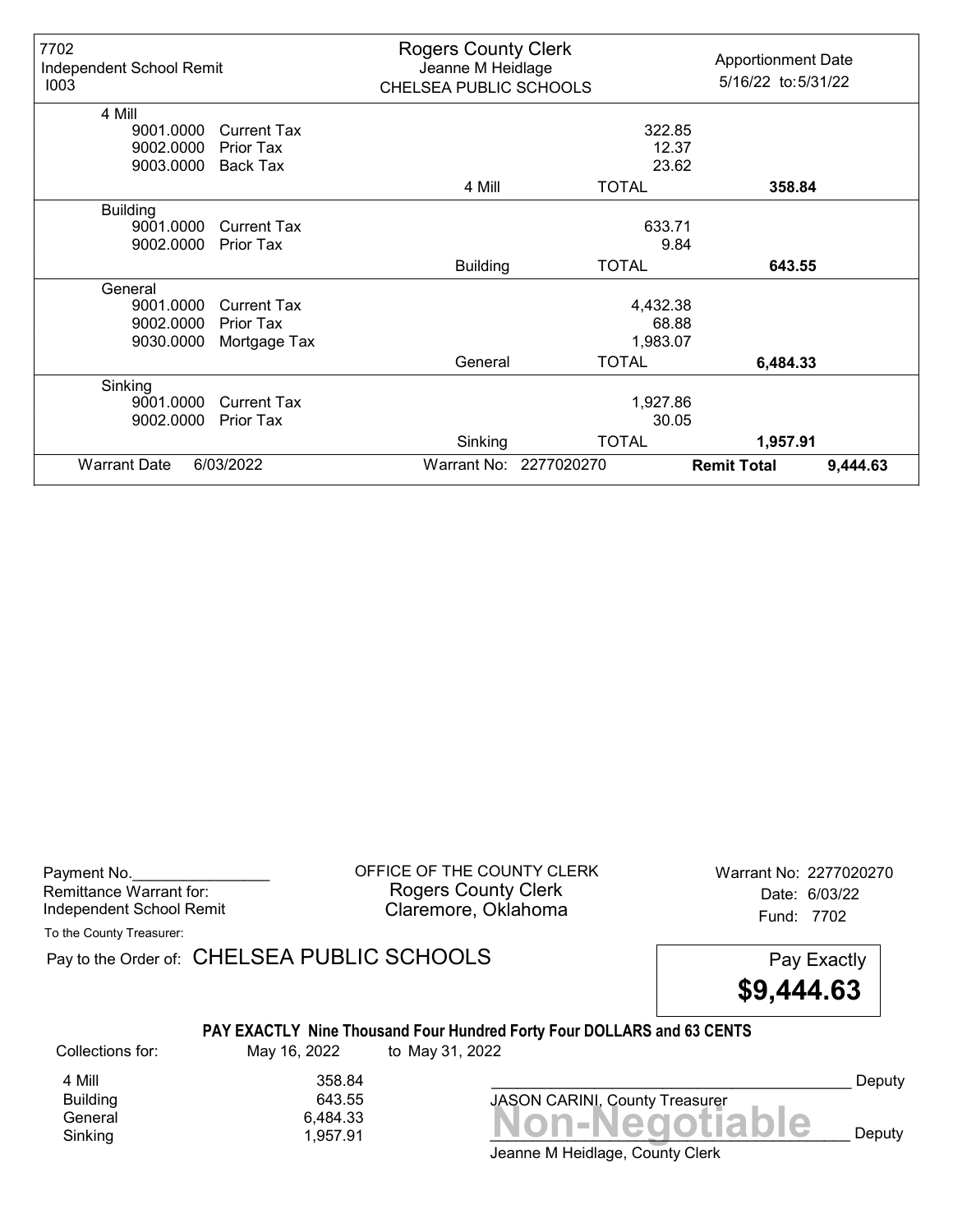| 7702<br>Independent School Remit<br>1004 |                    | <b>Rogers County Clerk</b><br>Jeanne M Heidlage<br>OOLOGAH-TALALA PUBLIC SCHOOLS |                        | <b>Apportionment Date</b><br>5/16/22 to:5/31/22 |           |
|------------------------------------------|--------------------|----------------------------------------------------------------------------------|------------------------|-------------------------------------------------|-----------|
| 4 Mill                                   |                    |                                                                                  |                        |                                                 |           |
| 9001.0000                                | <b>Current Tax</b> |                                                                                  | 705.69                 |                                                 |           |
| 9002.0000                                | Prior Tax          |                                                                                  | 27.03                  |                                                 |           |
| 9003.0000                                | <b>Back Tax</b>    |                                                                                  | 51.62                  |                                                 |           |
|                                          |                    | 4 Mill                                                                           | <b>TOTAL</b>           | 784.34                                          |           |
| <b>Building</b>                          |                    |                                                                                  |                        |                                                 |           |
| 9001.0000                                | <b>Current Tax</b> |                                                                                  | 710.97                 |                                                 |           |
|                                          |                    | <b>Building</b>                                                                  | <b>TOTAL</b>           | 710.97                                          |           |
| General                                  |                    |                                                                                  |                        |                                                 |           |
| 9001.0000                                | <b>Current Tax</b> |                                                                                  | 4,981.01               |                                                 |           |
| 9030,0000                                | Mortgage Tax       |                                                                                  | 4,334.55               |                                                 |           |
|                                          |                    | General                                                                          | <b>TOTAL</b>           | 9,315.56                                        |           |
| Sinking                                  |                    |                                                                                  |                        |                                                 |           |
| 9001.0000                                | <b>Current Tax</b> |                                                                                  | 2,624.25               |                                                 |           |
|                                          |                    | Sinking                                                                          | <b>TOTAL</b>           | 2,624.25                                        |           |
| <b>Warrant Date</b>                      | 6/03/2022          |                                                                                  | Warrant No: 2277020271 | <b>Remit Total</b>                              | 13,435.12 |

Remittance Warrant for:<br>Independent School Remit

Payment No. 2277020271 CDFFICE OF THE COUNTY CLERK Warrant No: 2277020271 Rogers County Clerk **Date:** 6/03/22 Independent School Remit **Example: 2008** Claremore, Oklahoma **Independent School Remit** 

To the County Treasurer:

|                  |              | Pay to the Order of: OOLOGAH-TALALA PUBLIC SCHOOLS                                             | Pay Exactly<br>\$13,435.12 |        |
|------------------|--------------|------------------------------------------------------------------------------------------------|----------------------------|--------|
| Collections for: | May 16, 2022 | PAY EXACTLY Thirteen Thousand Four Hundred Thirty Five DOLLARS and 12 CENTS<br>to May 31, 2022 |                            |        |
| 4 Mill           | 784.34       |                                                                                                |                            | Deputy |
| <b>Building</b>  | 710.97       | <b>JASON CARINI, County Treasurer</b>                                                          |                            |        |
| General          | 9,315.56     |                                                                                                | <u> Non-Negotiable</u>     |        |
| Sinking          | 2.624.25     |                                                                                                |                            | Deputy |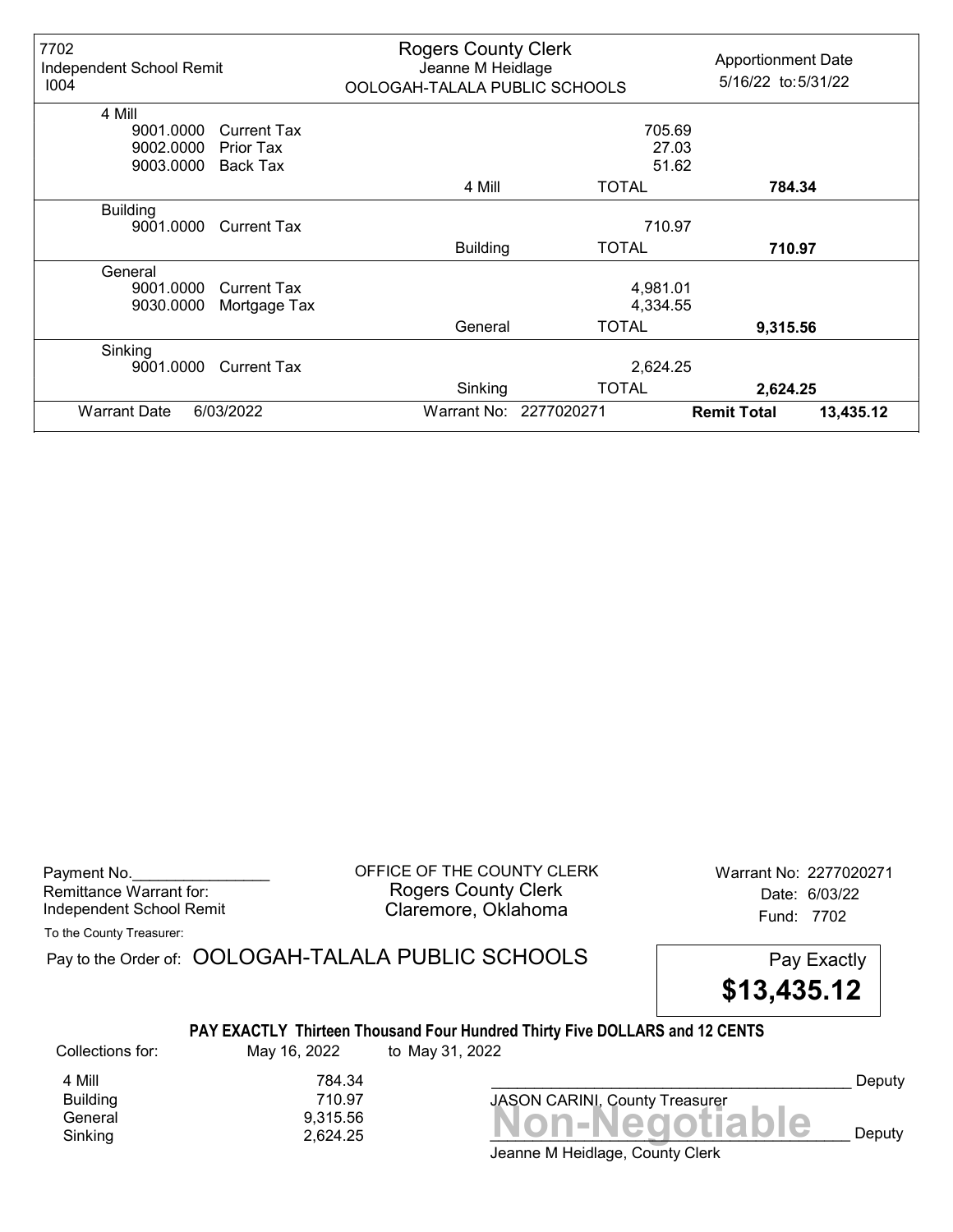| 7702<br>Independent School Remit<br>1005 |                    | <b>Rogers County Clerk</b><br>Jeanne M Heidlage<br><b>INOLA PUBLIC SCHOOLS</b> |                        | <b>Apportionment Date</b><br>5/16/22 to: 5/31/22 |
|------------------------------------------|--------------------|--------------------------------------------------------------------------------|------------------------|--------------------------------------------------|
| 4 Mill                                   |                    |                                                                                |                        |                                                  |
| 9001.0000                                | <b>Current Tax</b> |                                                                                | 516.45                 |                                                  |
| 9002.0000                                | Prior Tax          |                                                                                | 19.78                  |                                                  |
| 9003.0000                                | Back Tax           |                                                                                | 37.78                  |                                                  |
|                                          |                    | 4 Mill                                                                         | <b>TOTAL</b>           | 574.01                                           |
| <b>Building</b>                          |                    |                                                                                |                        |                                                  |
| 9001.0000                                | <b>Current Tax</b> |                                                                                | 1,116.50               |                                                  |
| 9002.0000                                | Prior Tax          |                                                                                | 56.29                  |                                                  |
| 9003.0000                                | Back Tax           |                                                                                | 56.63                  |                                                  |
|                                          |                    | <b>Building</b>                                                                | <b>TOTAL</b>           | 1,229.42                                         |
| General                                  |                    |                                                                                |                        |                                                  |
| 9001.0000                                | <b>Current Tax</b> |                                                                                | 7,815.51               |                                                  |
| 9002.0000                                | <b>Prior Tax</b>   |                                                                                | 393.97                 |                                                  |
| 9003.0000                                | <b>Back Tax</b>    |                                                                                | 396.40                 |                                                  |
| 9030.0000                                | Mortgage Tax       |                                                                                | 3,172.21               |                                                  |
|                                          |                    | General                                                                        | <b>TOTAL</b>           | 11,778.09                                        |
| Sinking                                  |                    |                                                                                |                        |                                                  |
| 9001.0000                                | <b>Current Tax</b> |                                                                                | 2,465.33               |                                                  |
| 9002.0000                                | Prior Tax          |                                                                                | 131.32                 |                                                  |
| 9003.0000                                | <b>Back Tax</b>    |                                                                                | 153.73                 |                                                  |
|                                          |                    | Sinking                                                                        | <b>TOTAL</b>           | 2,750.38                                         |
| <b>Warrant Date</b>                      | 6/03/2022          |                                                                                | Warrant No: 2277020272 | <b>Remit Total</b><br>16,331.90                  |

| Payment No.              |  |
|--------------------------|--|
| Remittance Warrant for:  |  |
| Independent School Remit |  |

OFFICE OF THE COUNTY CLERK Warrant No: 2277020272 Rogers County Clerk Date: 6/03/22 Claremore, Oklahoma<br>
Fund: 7702

To the County Treasurer:

Pay to the Order of: INOLA PUBLIC SCHOOLS Pay Exactly

\$16,331.90

## PAY EXACTLY Sixteen Thousand Three Hundred Thirty One DOLLARS and 90 CENTS

Collections for: May 16, 2022 to May 31, 2022

4 Mill 574.01<br>Building 1,229.42 Building 1,229.42

Jeanne M Heidlage, County Clerk Banding<br>General 11,778.09 11,778.09 Non-Negotiable Sinking  $2,750.38$  **NUIFNCYULIANIC** Deputy

JASON CARINI, County Treasurer

Deputy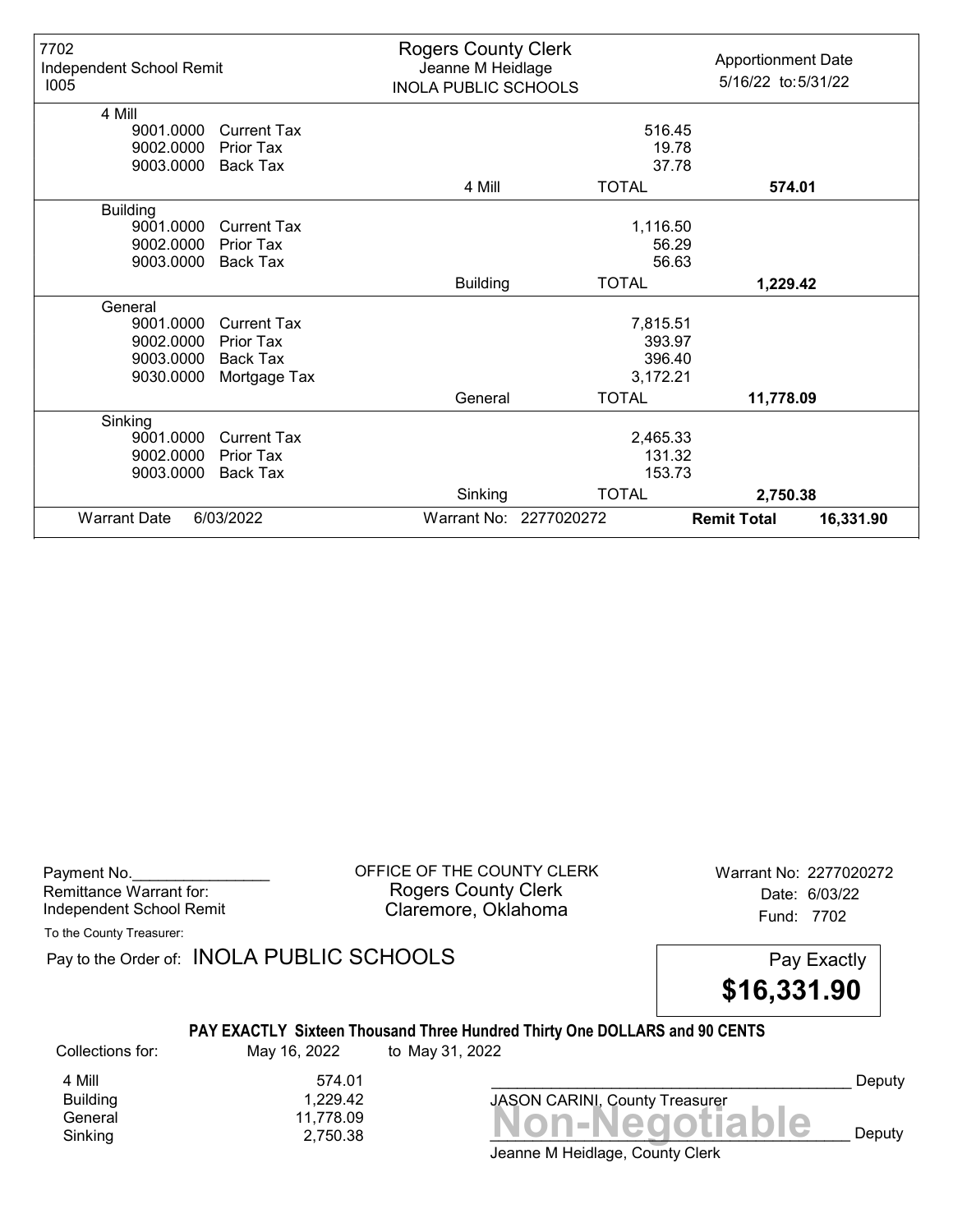| 7702<br>Independent School Remit<br>1006 |                    | <b>Rogers County Clerk</b><br>Jeanne M Heidlage<br>SEQUOYAH PUBLIC SCHOOLS |                        | <b>Apportionment Date</b><br>5/16/22 to: 5/31/22 |
|------------------------------------------|--------------------|----------------------------------------------------------------------------|------------------------|--------------------------------------------------|
| 4 Mill                                   |                    |                                                                            |                        |                                                  |
| 9001.0000                                | <b>Current Tax</b> |                                                                            | 529.76                 |                                                  |
| 9002.0000                                | <b>Prior Tax</b>   |                                                                            | 20.29                  |                                                  |
| 9003.0000                                | Back Tax           |                                                                            |                        | 38.75                                            |
|                                          |                    | 4 Mill                                                                     | <b>TOTAL</b>           | 588.80                                           |
| <b>Building</b>                          |                    |                                                                            |                        |                                                  |
| 9001.0000                                | <b>Current Tax</b> |                                                                            | 694.01                 |                                                  |
| 9002.0000                                | <b>Prior Tax</b>   | 2.25                                                                       |                        |                                                  |
| 9003.0000                                | <b>Back Tax</b>    | 99.71                                                                      |                        |                                                  |
|                                          |                    | <b>Building</b>                                                            | <b>TOTAL</b>           | 795.97                                           |
| General                                  |                    |                                                                            |                        |                                                  |
| 9001.0000                                | <b>Current Tax</b> |                                                                            | 4,859.47               |                                                  |
| 9002.0000                                | Prior Tax          |                                                                            |                        | 15.78                                            |
| 9003.0000                                | <b>Back Tax</b>    |                                                                            | 698.15                 |                                                  |
| 9030.0000                                | Mortgage Tax       |                                                                            | 3,253.95               |                                                  |
|                                          |                    | General                                                                    | <b>TOTAL</b>           | 8,827.35                                         |
| Sinking                                  |                    |                                                                            |                        |                                                  |
| 9001.0000                                | <b>Current Tax</b> |                                                                            | 2,531.06               |                                                  |
| 9002.0000                                | Prior Tax          |                                                                            |                        | 9.44                                             |
| 9003.0000                                | <b>Back Tax</b>    |                                                                            | 409.62                 |                                                  |
|                                          |                    | Sinking                                                                    | <b>TOTAL</b>           | 2,950.12                                         |
| <b>Warrant Date</b>                      | 6/03/2022          |                                                                            | Warrant No: 2277020273 | <b>Remit Total</b><br>13,162.24                  |

| Payment No.              |  |
|--------------------------|--|
| Remittance Warrant for:  |  |
| Independent School Remit |  |

OFFICE OF THE COUNTY CLERK Warrant No: 2277020273 Rogers County Clerk Date: 6/03/22 Claremore, Oklahoma<br>
Fund: 7702

To the County Treasurer:

Pay to the Order of: SEQUOYAH PUBLIC SCHOOLS Pay Exactly

\$13,162.24

#### PAY EXACTLY Thirteen Thousand One Hundred Sixty Two DOLLARS and 24 CENTS

Collections for: May 16, 2022 to May 31, 2022

**Building** 

4 Mill 588.80<br>Building 795.97

General 8,827.35<br>Sinking 2,950.12 **Non-Negotiable** Sinking  $2,950.12$   $2,950.12$   $1.11$   $1.11$   $1.11$   $1.11$   $1.11$   $1.11$   $1.11$   $1.11$   $1.11$   $1.11$   $1.11$   $1.11$   $1.11$   $1.11$   $1.11$   $1.11$   $1.11$   $1.11$   $1.11$   $1.11$   $1.11$   $1.11$   $1.11$   $1.11$   $1.11$   $1.11$   $1.11$   $1$ JASON CARINI, County Treasurer

Deputy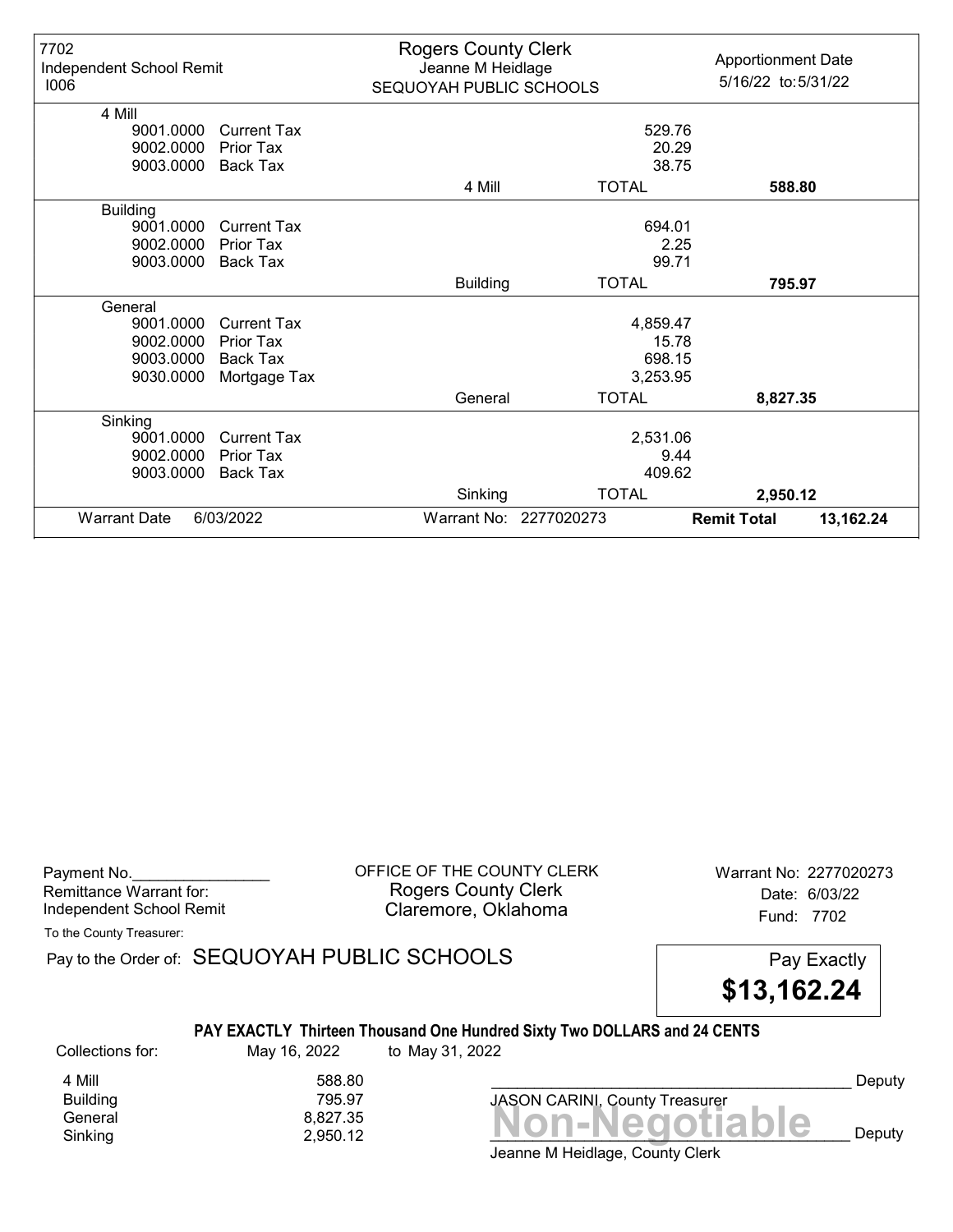| 7702<br>Independent School Remit<br>1007 |                    | <b>Rogers County Clerk</b><br>Jeanne M Heidlage<br>FOYIL PUBLIC SCHOOLS |                        | <b>Apportionment Date</b><br>5/16/22 to:5/31/22 |          |
|------------------------------------------|--------------------|-------------------------------------------------------------------------|------------------------|-------------------------------------------------|----------|
| 4 Mill                                   |                    |                                                                         |                        |                                                 |          |
| 9001.0000                                | <b>Current Tax</b> |                                                                         | 192.72                 |                                                 |          |
| 9002.0000                                | Prior Tax          |                                                                         |                        | 7.36                                            |          |
| 9003.0000                                | <b>Back Tax</b>    |                                                                         |                        | 14.08                                           |          |
|                                          |                    | 4 Mill                                                                  | <b>TOTAL</b>           | 214.16                                          |          |
| <b>Building</b>                          |                    |                                                                         |                        |                                                 |          |
| 9001.0000                                | <b>Current Tax</b> | 168.11                                                                  |                        |                                                 |          |
| 9002.0000                                | <b>Prior Tax</b>   |                                                                         |                        | 8.01                                            |          |
|                                          |                    | <b>Building</b>                                                         | <b>TOTAL</b>           | 176.12                                          |          |
| General                                  |                    |                                                                         |                        |                                                 |          |
| 9001.0000                                | <b>Current Tax</b> |                                                                         | 1,177.44               |                                                 |          |
| 9002.0000                                | <b>Prior Tax</b>   |                                                                         |                        | 56.09                                           |          |
| 9030.0000                                | Mortgage Tax       |                                                                         | 1,183.65               |                                                 |          |
|                                          |                    | General                                                                 | <b>TOTAL</b>           | 2,417.18                                        |          |
| Sinking                                  |                    |                                                                         |                        |                                                 |          |
| 9001.0000                                | Current Tax        |                                                                         | 582.90                 |                                                 |          |
| 9002.0000                                | Prior Tax          |                                                                         | 32.51                  |                                                 |          |
|                                          |                    | Sinking                                                                 | <b>TOTAL</b>           | 615.41                                          |          |
| <b>Warrant Date</b>                      | 6/03/2022          |                                                                         | Warrant No: 2277020274 | <b>Remit Total</b>                              | 3,422.87 |

Payment No. 2277020274 CONDUCT OF THE COUNTY CLERK Warrant No: 2277020274 Rogers County Clerk Date: 6/03/22 Independent School Remit **Claremore, Oklahoma** Fund: 7702

To the County Treasurer:

Pay to the Order of: FOYIL PUBLIC SCHOOLS Pay Exactly

\$3,422.87

### PAY EXACTLY Three Thousand Four Hundred Twenty Two DOLLARS and 87 CENTS

Collections for: May 16, 2022 to May 31, 2022

Building<br>General

4 Mill 214.16<br>Building 215 176.12

General 2,417.18<br>General 2,417.18 **Non-Negotiable** Sinking 615.41  $\blacksquare$   $\blacksquare$   $\blacksquare$   $\blacksquare$   $\blacksquare$   $\blacksquare$   $\blacksquare$   $\blacksquare$   $\blacksquare$   $\blacksquare$   $\blacksquare$   $\blacksquare$   $\blacksquare$   $\blacksquare$   $\blacksquare$   $\blacksquare$   $\blacksquare$   $\blacksquare$   $\blacksquare$   $\blacksquare$   $\blacksquare$   $\blacksquare$   $\blacksquare$   $\blacksquare$   $\blacksquare$   $\blacksquare$   $\blacksquare$   $\blacksquare$   $\blacksquare$   $\bl$ 

Deputy

Jeanne M Heidlage, County Clerk

JASON CARINI, County Treasurer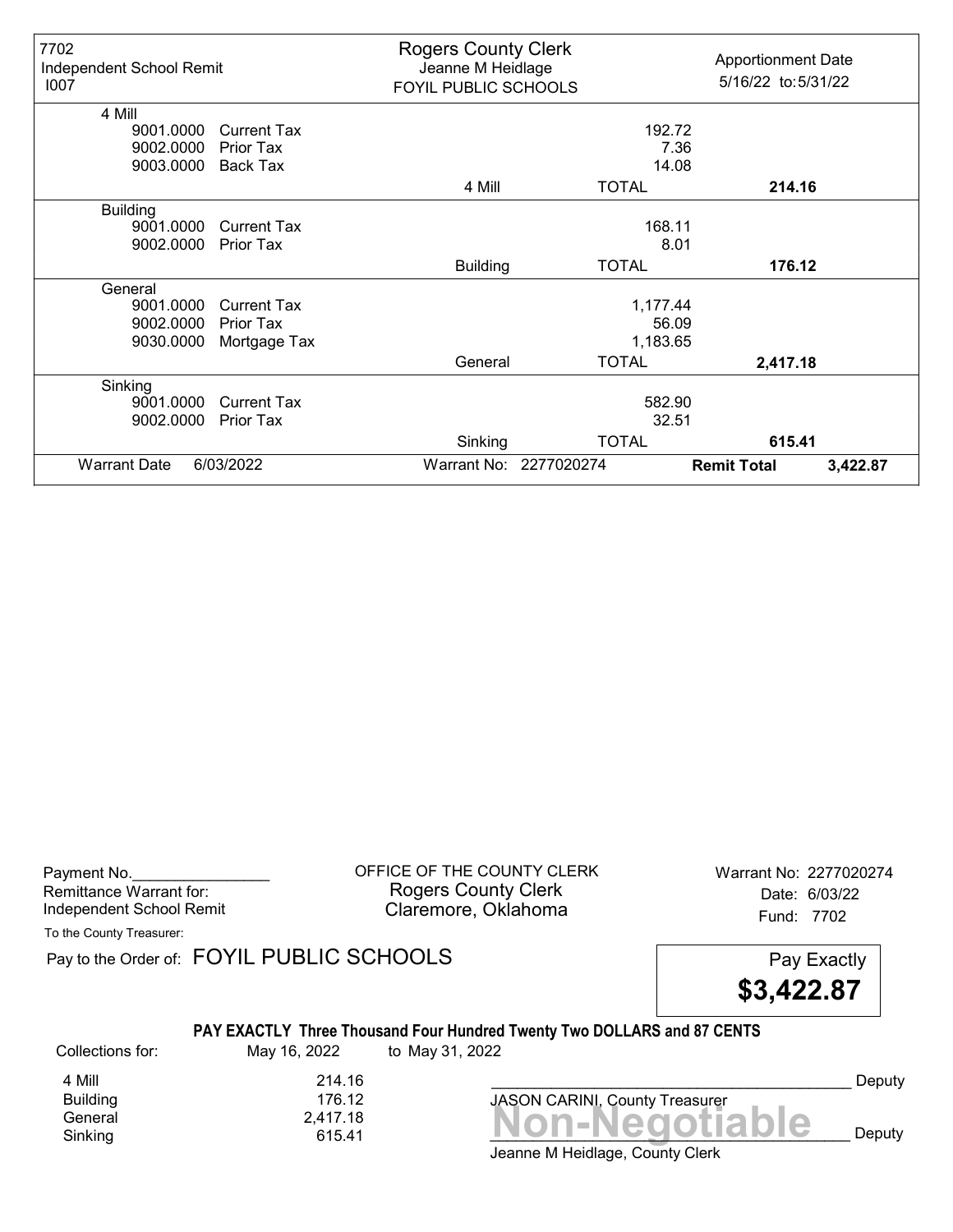| 7702<br>Independent School Remit<br>1008 |                    | <b>Rogers County Clerk</b><br>Jeanne M Heidlage<br><b>VERDIGRIS PUBLIC SCHOOLS</b> |                        | <b>Apportionment Date</b><br>5/16/22 to:5/31/22 |           |
|------------------------------------------|--------------------|------------------------------------------------------------------------------------|------------------------|-------------------------------------------------|-----------|
| 4 Mill                                   |                    |                                                                                    |                        |                                                 |           |
| 9001.0000                                | Current Tax        |                                                                                    | 572.75                 |                                                 |           |
| 9002.0000                                | Prior Tax          |                                                                                    | 21.94                  |                                                 |           |
| 9003.0000                                | <b>Back Tax</b>    |                                                                                    | 41.90                  |                                                 |           |
|                                          |                    | 4 Mill                                                                             | <b>TOTAL</b>           | 636.59                                          |           |
| <b>Building</b>                          |                    |                                                                                    |                        |                                                 |           |
| 9001.0000                                | <b>Current Tax</b> |                                                                                    | 607.77                 |                                                 |           |
| 9002.0000                                | Prior Tax          |                                                                                    | 58.66                  |                                                 |           |
|                                          |                    | <b>Building</b>                                                                    | <b>TOTAL</b>           | 666.43                                          |           |
| General                                  |                    |                                                                                    |                        |                                                 |           |
| 9001.0000                                | <b>Current Tax</b> |                                                                                    | 4,256.81               |                                                 |           |
| 9002.0000                                | Prior Tax          |                                                                                    | 410.83                 |                                                 |           |
| 9030.0000                                | Mortgage Tax       |                                                                                    | 3,518.02               |                                                 |           |
|                                          |                    | General                                                                            | <b>TOTAL</b>           | 8,185.66                                        |           |
| Sinking                                  |                    |                                                                                    |                        |                                                 |           |
| 9001.0000                                | <b>Current Tax</b> |                                                                                    | 1,838.85               |                                                 |           |
| 9002.0000                                | <b>Prior Tax</b>   |                                                                                    | 179.66                 |                                                 |           |
|                                          |                    | Sinking                                                                            | <b>TOTAL</b>           | 2,018.51                                        |           |
| <b>Warrant Date</b><br>6/03/2022         |                    |                                                                                    | Warrant No: 2277020275 | <b>Remit Total</b>                              | 11,507.19 |

Payment No. 2277020275 CORPICE OF THE COUNTY CLERK Warrant No: 2277020275 Rogers County Clerk Date: 6/03/22 Independent School Remit Claremore, Oklahoma Fund: 7702

To the County Treasurer:

Pay to the Order of: VERDIGRIS PUBLIC SCHOOLS Pay Exactly



#### PAY EXACTLY Eleven Thousand Five Hundred Seven DOLLARS and 19 CENTS

Collections for: May 16, 2022 to May 31, 2022

Building

Banding<br>General 8,185.66<br>Sinking 2,018.51 **Non-Negotiable** 4 Mill 636.59<br>Building 666.43

Jeanne M Heidlage, County Clerk Sinking  $2,018.51$   $2,018.51$   $2,018.51$   $2,018.51$   $2,018.51$   $2,018.51$   $2,018.51$   $2,018.51$   $2,018.51$   $2,018.51$   $2,018.51$   $2,018.51$   $2,018.51$   $2,018.51$   $2,018.51$   $2,018.51$   $2,018.51$   $2,018.51$   $2,018.51$   $2,0$ 

JASON CARINI, County Treasurer

Deputy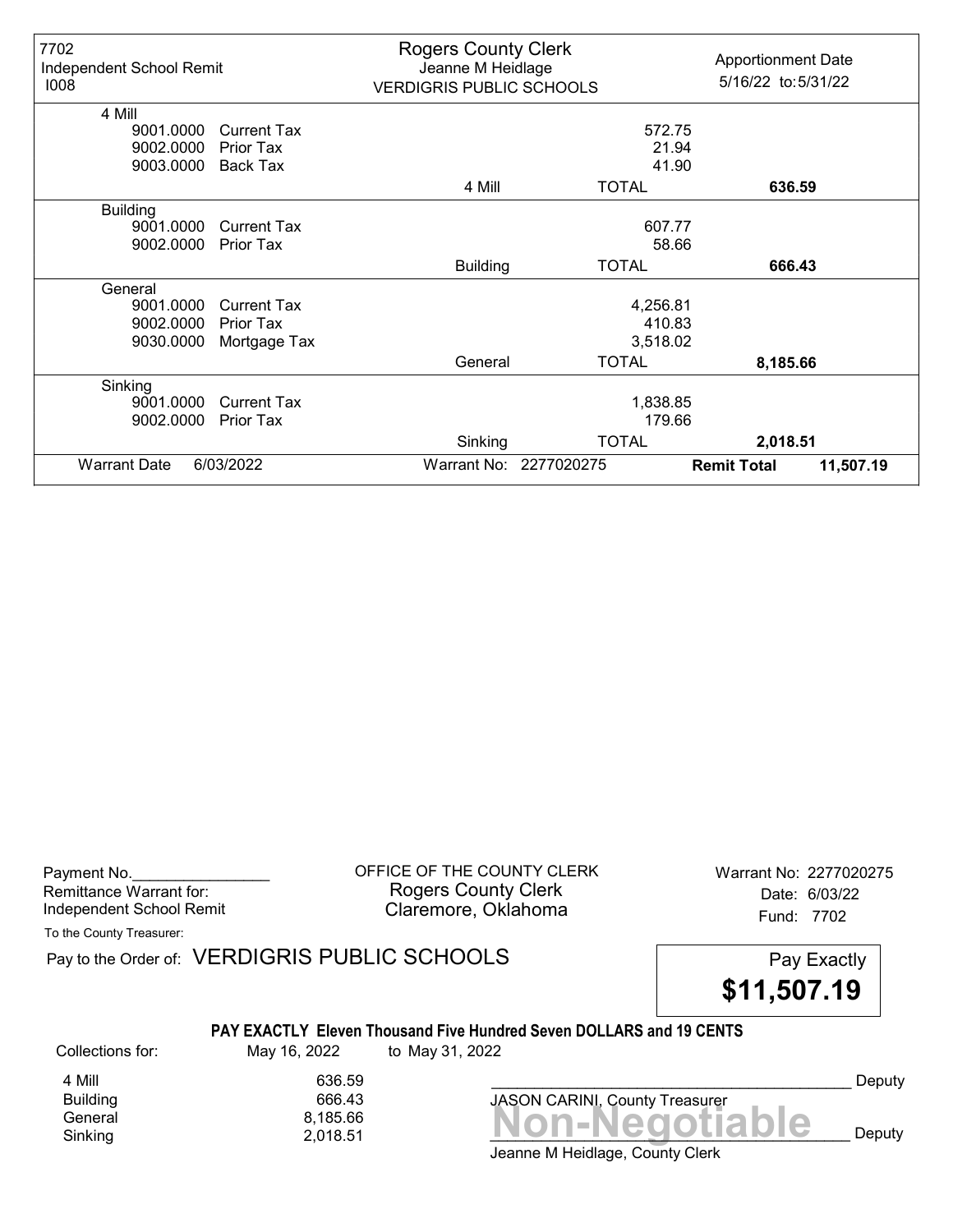| 7702<br>Independent School Remit<br>JO21T                                                                | <b>Rogers County Clerk</b><br>Jeanne M Heidlage<br>TULSA COUNTY TREASURER |                        | <b>Apportionment Date</b><br>5/16/22 to: 5/31/22 |        |
|----------------------------------------------------------------------------------------------------------|---------------------------------------------------------------------------|------------------------|--------------------------------------------------|--------|
| 4 Mill<br>9001.0000 Current Tax<br>281.30<br>22.59<br>9002.0000 Prior Tax<br>58.38<br>9003.0000 Back Tax |                                                                           |                        |                                                  |        |
|                                                                                                          | 4 Mill                                                                    | TOTAL                  | 362.27                                           |        |
| Warrant Date<br>6/03/2022                                                                                |                                                                           | Warrant No: 2277020276 | <b>Remit Total</b>                               | 362.27 |

Payment No. 2277020276 CONDUCT OF THE COUNTY CLERK Warrant No: 2277020276 Rogers County Clerk Date: 6/03/22 Independent School Remit **Claremore, Oklahoma** Fund: 7702

To the County Treasurer:

Pay to the Order of: TULSA COUNTY TREASURER Pay to the Order of: TULSA COUNTY TREASURER

\$362.27

# PAY EXACTLY Three Hundred Sixty Two DOLLARS and 27 CENTS

Collections for: May 16, 2022 to May 31, 2022

4 Mill 362.27 Deputy

Non-Negotiable Deputy JASON CARINI, County Treasurer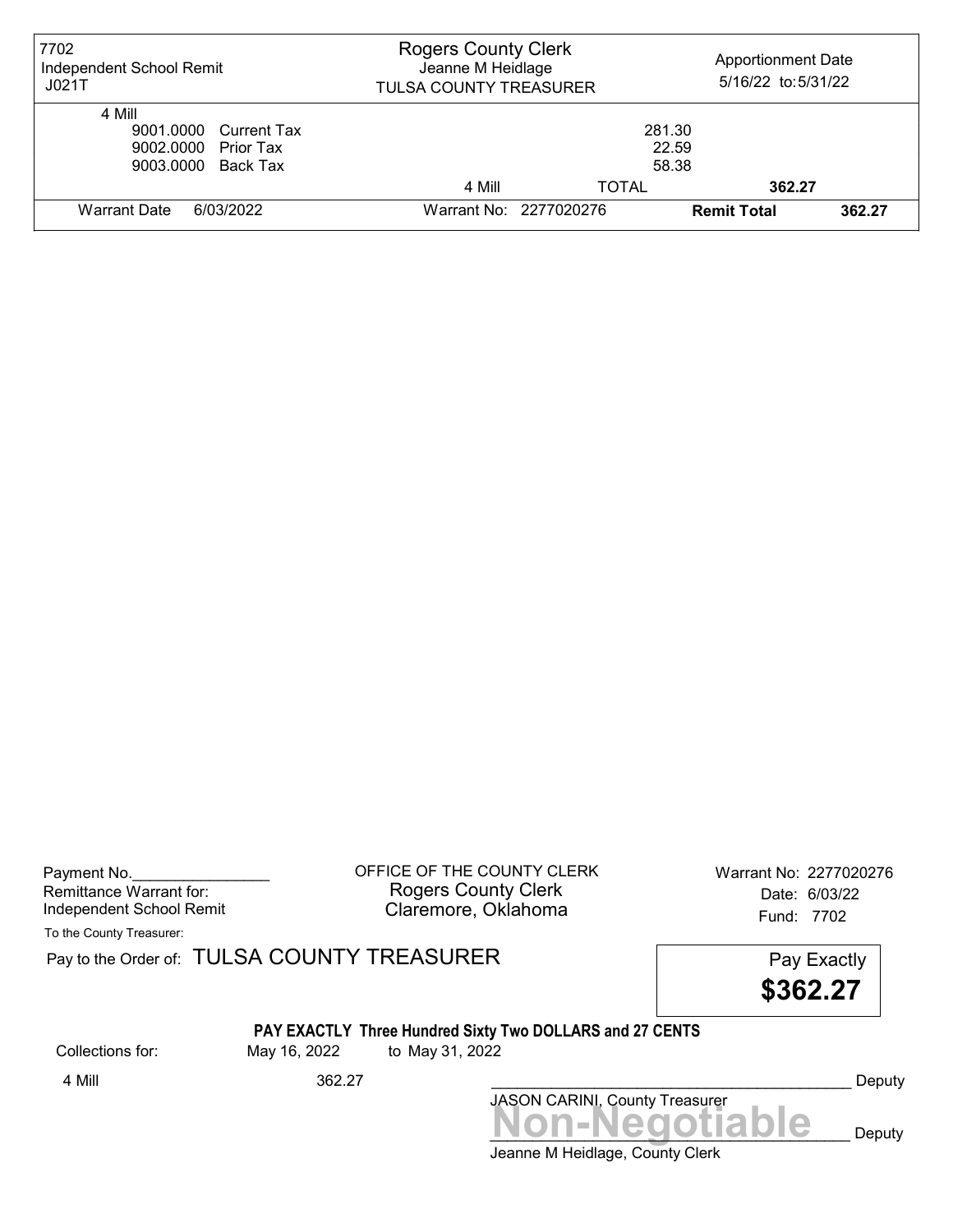| 7702<br>Independent School Remit<br>J <sub>021</sub> |                    | <b>Rogers County Clerk</b><br>Jeanne M Heidlage<br><b>OWASSO PUBLIC SCHOOLS</b> |                        | <b>Apportionment Date</b><br>5/16/22 to: 5/31/22 |          |
|------------------------------------------------------|--------------------|---------------------------------------------------------------------------------|------------------------|--------------------------------------------------|----------|
| <b>Building</b>                                      |                    |                                                                                 |                        |                                                  |          |
| 9001.0000                                            | <b>Current Tax</b> |                                                                                 | 360.88                 |                                                  |          |
| 9002.0000                                            | Prior Tax          |                                                                                 |                        | 28.99                                            |          |
| 9003.0000                                            | Back Tax           |                                                                                 |                        | 74.90                                            |          |
|                                                      |                    | <b>Building</b>                                                                 | TOTAL                  | 464.77                                           |          |
| General                                              |                    |                                                                                 |                        |                                                  |          |
| 9001.0000                                            | <b>Current Tax</b> |                                                                                 | 2,525.46               |                                                  |          |
| 9002.0000                                            | Prior Tax          |                                                                                 | 202.86                 |                                                  |          |
| 9003.0000                                            | Back Tax           |                                                                                 | 524.15                 |                                                  |          |
|                                                      |                    | General                                                                         | <b>TOTAL</b>           | 3,252.47                                         |          |
| Sinking                                              |                    |                                                                                 |                        |                                                  |          |
| 9001.0000                                            | <b>Current Tax</b> |                                                                                 | 1,888.09               |                                                  |          |
| 9002.0000                                            | Prior Tax          | 150.89                                                                          |                        |                                                  |          |
| 9003.0000                                            | Back Tax           | 339.75                                                                          |                        |                                                  |          |
|                                                      |                    | Sinking                                                                         | <b>TOTAL</b>           | 2,378.73                                         |          |
| <b>Warrant Date</b>                                  | 6/03/2022          |                                                                                 | Warrant No: 2277020277 | <b>Remit Total</b>                               | 6,095.97 |

Payment No. 2277020277<br>
OFFICE OF THE COUNTY CLERK Warrant No: 2277020277 Rogers County Clerk Date: 6/03/22 Independent School Remit Claremore, Oklahoma Fund: 7702

To the County Treasurer:

Pay to the Order of: OWASSO PUBLIC SCHOOLS Pay Exactly

\$6,095.97

# PAY EXACTLY Six Thousand Ninety Five DOLLARS and 97 CENTS

Collections for: May 16, 2022 to May 31, 2022

Building 464.77<br>1991 - General 1992 - Ceneral 1994

General 3,252.47

Jeanne M Heidlage, County Clerk  $Sinking$ <br> $2,378.73$ <br> $Non-Negotiable$ JASON CARINI, County Treasurer

Deputy

 $\mathbf{e}$  Deputy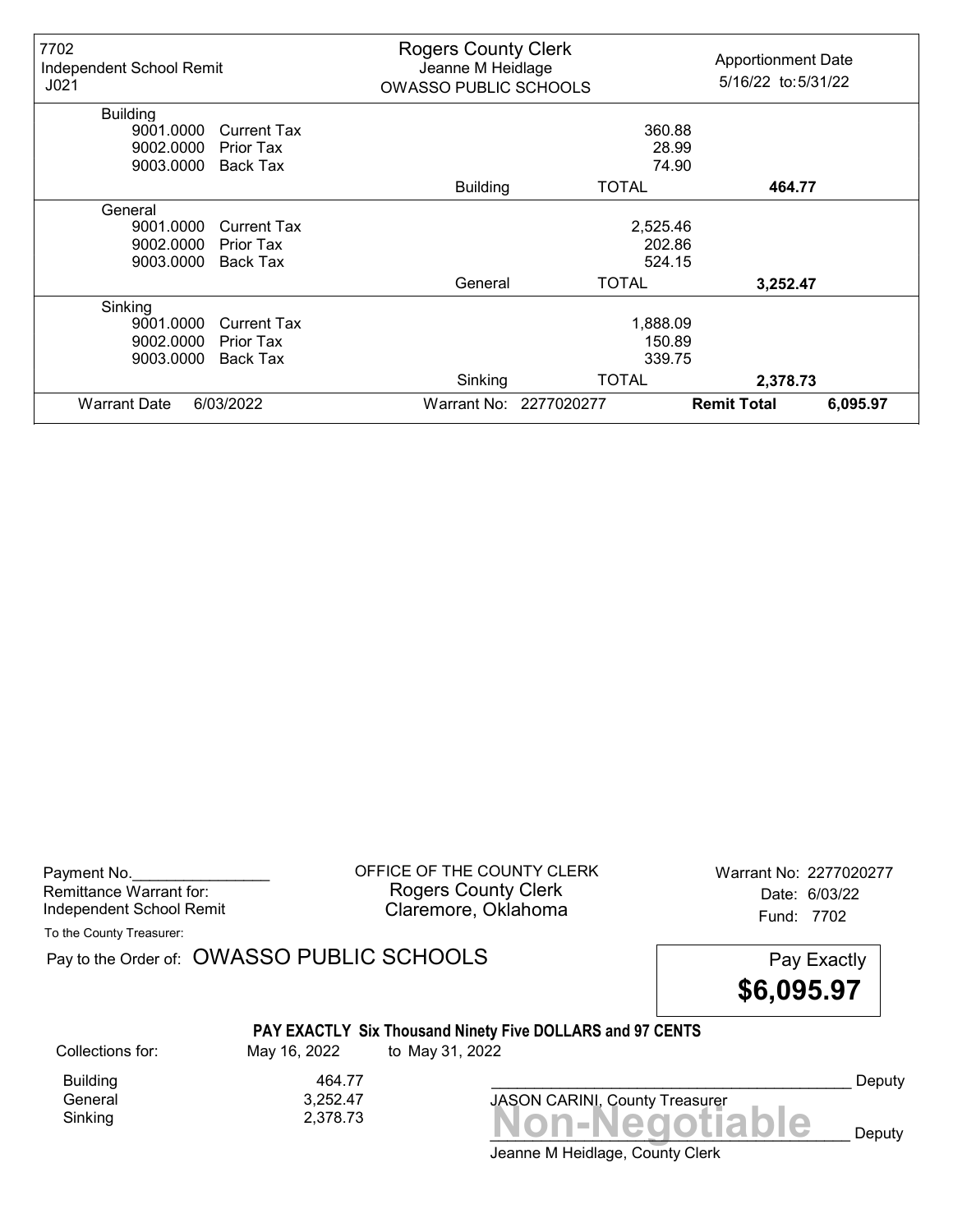| 7702<br>Independent School Remit<br>J026T | <b>Rogers County Clerk</b><br>Jeanne M Heidlage<br><b>TULSA COUNTY TREASURER</b> |              | <b>Apportionment Date</b><br>5/16/22 to: 5/31/22 |        |
|-------------------------------------------|----------------------------------------------------------------------------------|--------------|--------------------------------------------------|--------|
| 4 Mill<br>9001.0000 Current Tax           |                                                                                  | 167.50       |                                                  |        |
|                                           | 4 Mill                                                                           | <b>TOTAL</b> | 167.50                                           |        |
| Warrant Date<br>6/03/2022                 | Warrant No: 2277020278                                                           |              | <b>Remit Total</b>                               | 167.50 |

| Payment No.              |  |
|--------------------------|--|
| Remittance Warrant for:  |  |
| Independent School Remit |  |

OFFICE OF THE COUNTY CLERK Warrant No: 2277020278 Rogers County Clerk Date: 6/03/22 Claremore, Oklahoma<br>
Fund: 7702

To the County Treasurer:

Pay to the Order of: TULSA COUNTY TREASURER Pay to the Order of: TULSA COUNTY TREASURER

\$167.50

# PAY EXACTLY One Hundred Sixty Seven DOLLARS and 50 CENTS

Collections for: May 16, 2022 to May 31, 2022

Jeanne M Heidlage, County Clerk JASON CARINI, County Treasurer<br>
MON-Negotiable Deputy 4 Mill 167.50 Deputy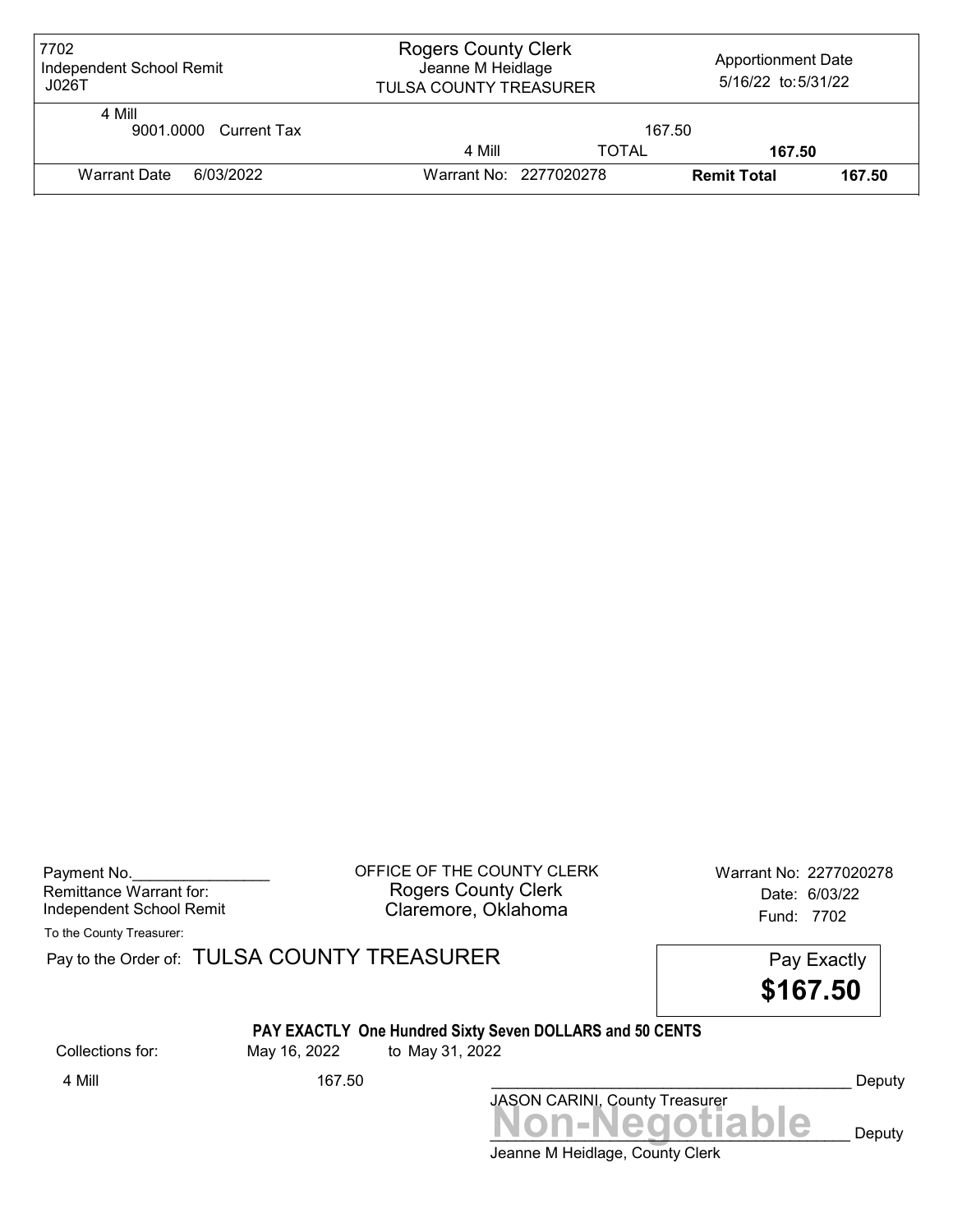| 7702<br>Independent School Remit<br>J026    | <b>Rogers County Clerk</b><br>Jeanne M Heidlage<br>COLLINSVILLE PUBLIC SCHOOLS |                        | <b>Apportionment Date</b><br>5/16/22 to: 5/31/22 |  |
|---------------------------------------------|--------------------------------------------------------------------------------|------------------------|--------------------------------------------------|--|
| <b>Building</b><br>9001.0000<br>Current Tax |                                                                                | 228.78                 |                                                  |  |
|                                             | <b>Building</b>                                                                | <b>TOTAL</b>           | 228.78                                           |  |
| General<br>9001.0000<br><b>Current Tax</b>  |                                                                                | 1,489.92               |                                                  |  |
|                                             | General                                                                        | <b>TOTAL</b>           | 1,489.92                                         |  |
| Sinking<br>9001.0000<br><b>Current Tax</b>  |                                                                                | 1,225.19               |                                                  |  |
|                                             | Sinking                                                                        | <b>TOTAL</b>           | 1,225.19                                         |  |
| 6/03/2022<br><b>Warrant Date</b>            |                                                                                | Warrant No: 2277020279 | 2,943.89<br><b>Remit Total</b>                   |  |

Payment No. 2277020279 COFFICE OF THE COUNTY CLERK Warrant No: 2277020279 Rogers County Clerk Date: 6/03/22 Independent School Remit **Claremore, Oklahoma** Fund: 7702

To the County Treasurer:

Pay to the Order of: COLLINSVILLE PUBLIC SCHOOLS Pay Exactly

\$2,943.89

#### PAY EXACTLY Two Thousand Nine Hundred Forty Three DOLLARS and 89 CENTS

Collections for: May 16, 2022 to May 31, 2022

Building 228.78<br>General 1,489.92 1,489.92

 $Sinking$   $1,225.19$   $Non-Negotiable$ JASON CARINI, County Treasurer

Deputy

Deputy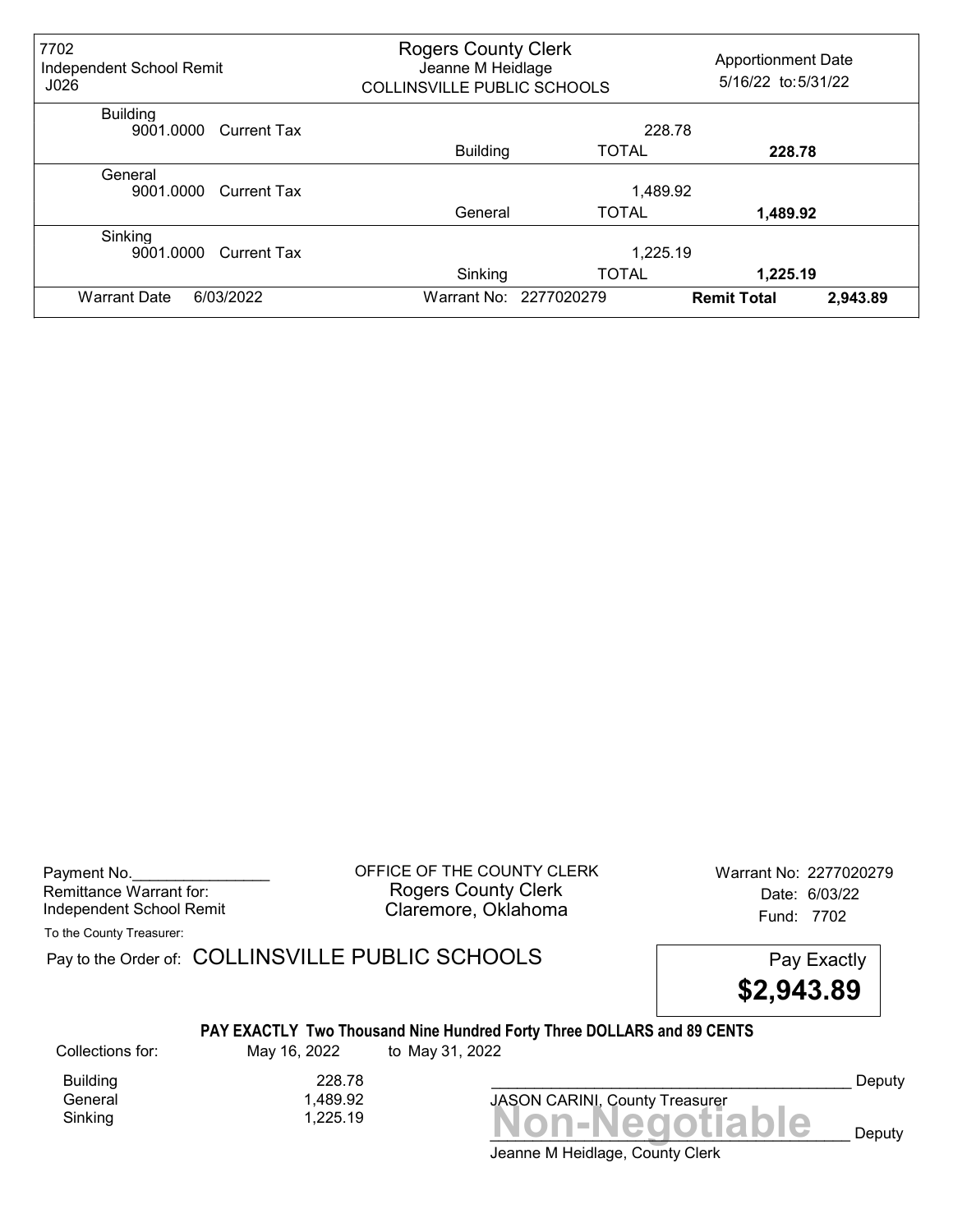| 7702<br>Independent School Remit<br>J032T | <b>Rogers County Clerk</b><br>Jeanne M Heidlage<br><b>MAYES COUNTY TREASURER</b> |              | <b>Apportionment Date</b><br>5/16/22 to:5/31/22 |       |
|-------------------------------------------|----------------------------------------------------------------------------------|--------------|-------------------------------------------------|-------|
| 4 Mill<br>9001.0000 Current Tax           |                                                                                  | 52.88        |                                                 |       |
|                                           | 4 Mill                                                                           | <b>TOTAL</b> | 52.88                                           |       |
| Warrant Date<br>6/03/2022                 | Warrant No: 2277020280                                                           |              | <b>Remit Total</b>                              | 52.88 |

| Payment No.              |  |
|--------------------------|--|
| Remittance Warrant for:  |  |
| Independent School Remit |  |

OFFICE OF THE COUNTY CLERK Warrant No: 2277020280 Rogers County Clerk Date: 6/03/22 Claremore, Oklahoma<br>Fund: 7702

To the County Treasurer:

Pay to the Order of: MAYES COUNTY TREASURER Pay to the Order of: MAYES COUNTY TREASURER

\$52.88

### PAY EXACTLY Fifty Two DOLLARS and 88 CENTS

Collections for: May 16, 2022 to May 31, 2022

Jeanne M Heidlage, County Clerk JASON CARINI, County Treasurer<br>
MON-Negotiable Deputy 4 Mill 52.88 \_\_\_\_\_\_\_\_\_\_\_\_\_\_\_\_\_\_\_\_\_\_\_\_\_\_\_\_\_\_\_\_\_\_\_\_\_\_\_\_\_\_ Deputy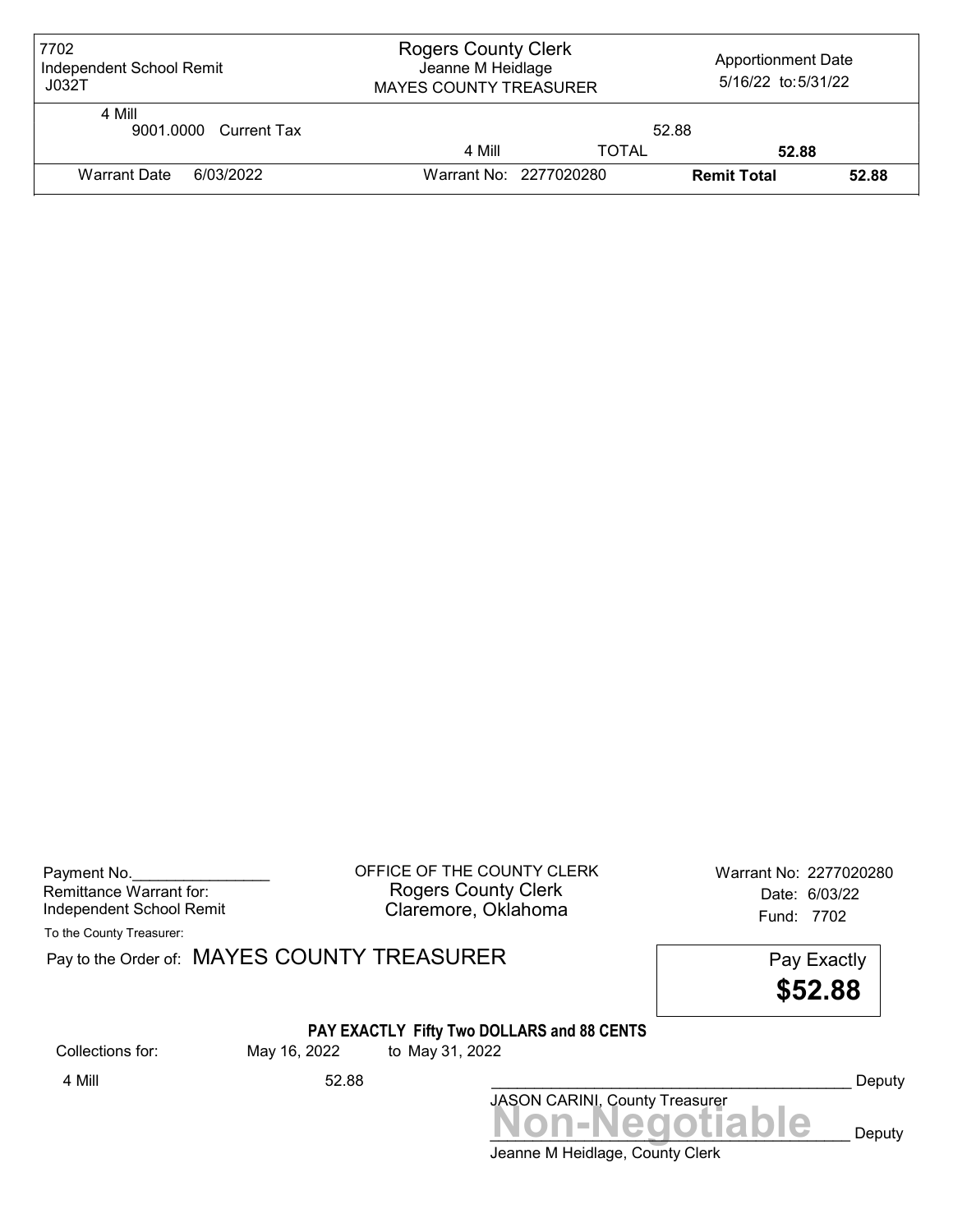| 7702<br>Independent School Remit<br>J <sub>032</sub> |                 | <b>Rogers County Clerk</b><br>Jeanne M Heidlage<br>MAYES-CHOTEAU SCHOOLS |                    | <b>Apportionment Date</b><br>5/16/22 to: 5/31/22 |  |
|------------------------------------------------------|-----------------|--------------------------------------------------------------------------|--------------------|--------------------------------------------------|--|
| <b>Building</b><br>9001.0000<br>Current Tax          |                 | 67.84                                                                    |                    |                                                  |  |
|                                                      | <b>Building</b> | <b>TOTAL</b>                                                             | 67.84              |                                                  |  |
| General<br>9001.0000<br><b>Current Tax</b>           |                 | 475.16                                                                   |                    |                                                  |  |
|                                                      | General         | <b>TOTAL</b>                                                             | 475.16             |                                                  |  |
| Sinking<br>9001.0000<br><b>Current Tax</b>           |                 | 291.23                                                                   |                    |                                                  |  |
|                                                      | Sinking         | <b>TOTAL</b>                                                             | 291.23             |                                                  |  |
| 6/03/2022<br><b>Warrant Date</b>                     |                 | Warrant No: 2277020281                                                   | <b>Remit Total</b> | 834.23                                           |  |

| Payment No.              |  |
|--------------------------|--|
| Remittance Warrant for:  |  |
| Independent School Remit |  |

OFFICE OF THE COUNTY CLERK Warrant No: 2277020281 Rogers County Clerk Date: 6/03/22 Claremore, Oklahoma<br>
Fund: 7702

To the County Treasurer:

Pay to the Order of: MAYES-CHOTEAU SCHOOLS Pay Exactly

\$834.23

|  | PAY EXACTLY Eight Hundred Thirty Four DOLLARS and 23 CENTS |
|--|------------------------------------------------------------|
|--|------------------------------------------------------------|

Collections for: May 16, 2022 to May 31, 2022

 $Sinking$ <br> $Sinking$   $291.23$   $$ Building 67.84<br>General 175.16 General

Jeanne M Heidlage, County Clerk

JASON CARINI, County Treasurer

 $\overline{\text{O}}$   $\overline{\text{P}}$   $\overline{\text{D}}$   $\overline{\text{D}}$   $\overline{\text{D}}$ Deputy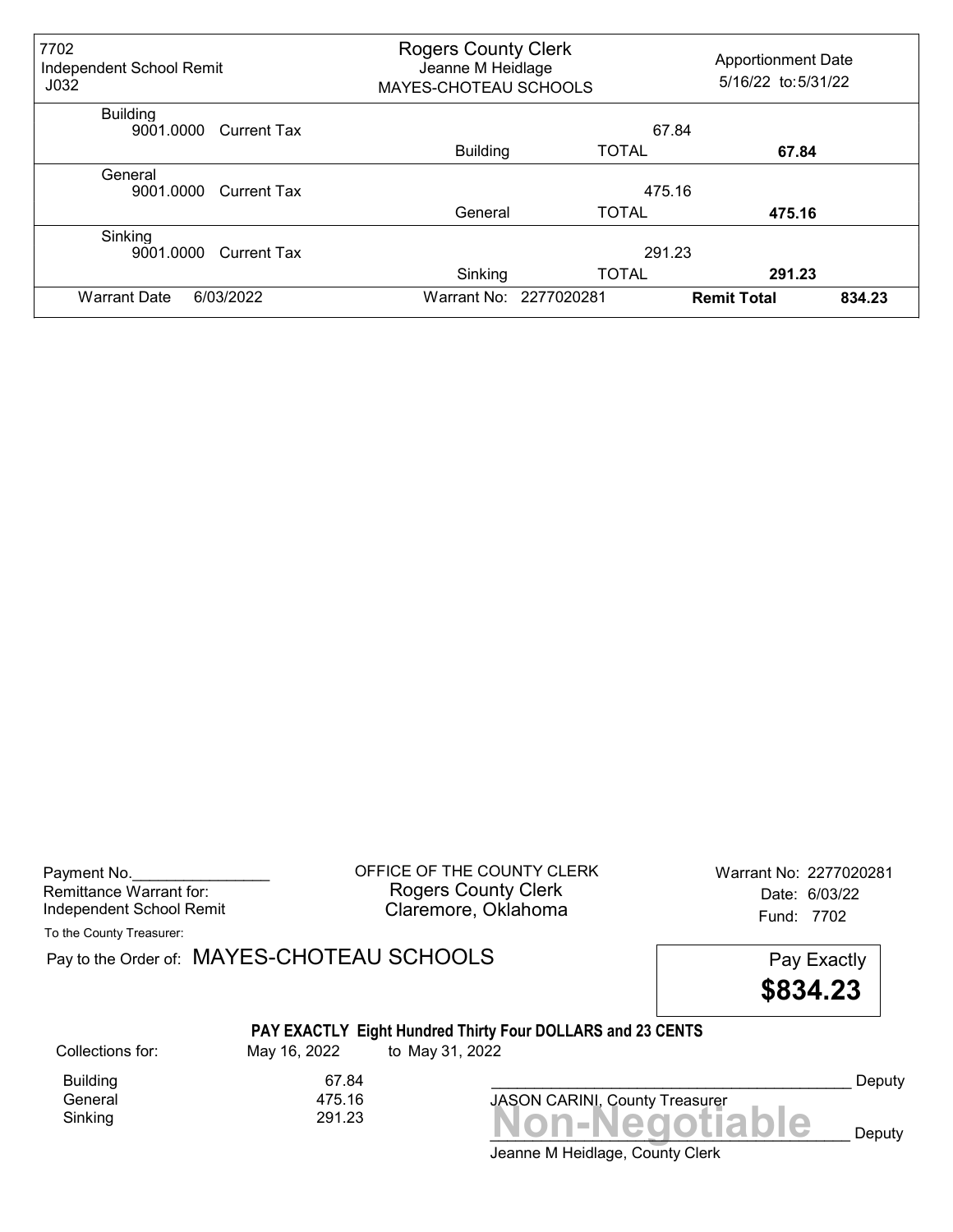| 7703<br>Municipal-City-Town Remit<br><b>CAT</b> |         | <b>Rogers County Clerk</b><br>Jeanne M Heidlage<br><b>CITY OF CATOOSA</b> |                    | <b>Apportionment Date</b><br>5/16/22 to: 5/31/22 |  |
|-------------------------------------------------|---------|---------------------------------------------------------------------------|--------------------|--------------------------------------------------|--|
| General                                         |         |                                                                           |                    |                                                  |  |
| 9208.0000 OTC - Alcoholic Beverage              |         | 7,717.39                                                                  |                    |                                                  |  |
| 9215,0000 OTC - Motor Vehicle                   |         | 4,663.68                                                                  |                    |                                                  |  |
|                                                 | General | <b>TOTAL</b>                                                              | 12,381.07          |                                                  |  |
| Sinking                                         |         |                                                                           |                    |                                                  |  |
| 9002.0000<br>Prior Tax                          |         |                                                                           | 5.62               |                                                  |  |
| 9003.0000<br>Back Tax                           |         |                                                                           | 0.10               |                                                  |  |
|                                                 | Sinking | <b>TOTAL</b>                                                              |                    | 5.72                                             |  |
| 6/03/2022<br><b>Warrant Date</b>                |         | Warrant No: 2277030103                                                    | <b>Remit Total</b> | 12,386.79                                        |  |

| Payment No.               |  |
|---------------------------|--|
| Remittance Warrant for:   |  |
| Municipal-City-Town Remit |  |

OFFICE OF THE COUNTY CLERK Warrant No: 2277030103 Rogers County Clerk Date: 6/03/22 Claremore, Oklahoma<br>Fund: 7703

To the County Treasurer:

Pay to the Order of: CITY OF CATOOSA Pay to the Order of: CITY OF CATOOSA



### PAY EXACTLY Twelve Thousand Three Hundred Eighty Six DOLLARS and 79 CENTS

Collections for: May 16, 2022 to May 31, 2022

Sinking

General 12,381.07<br>Sinking 5.72

Deputy

Jeanne M Heidlage, County Clerk JASON CARINI, County Treasurer<br>
MON-Negotiable Deputy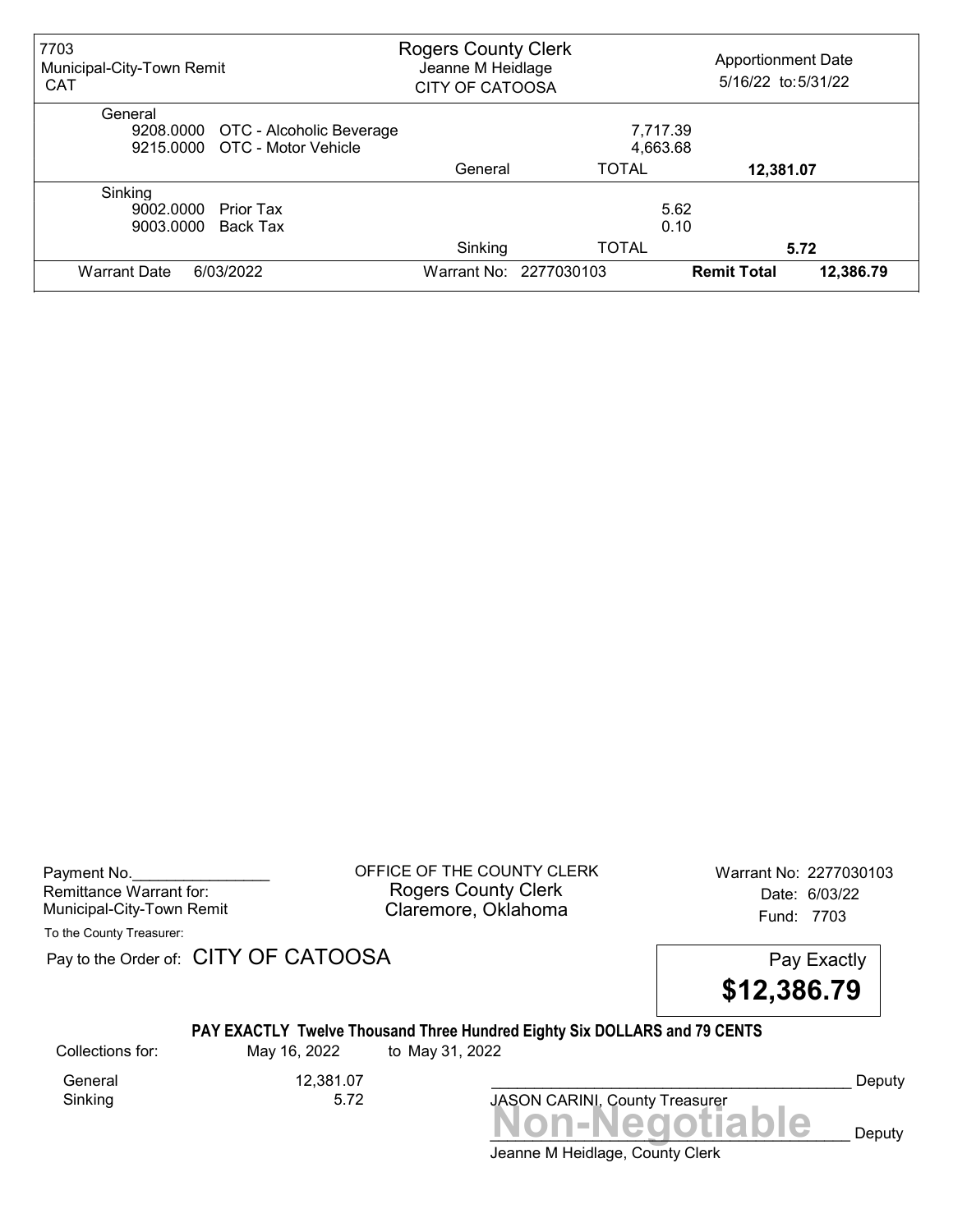| 7703<br>Municipal-City-Town Remit<br><b>CHE</b>                                | <b>Rogers County Clerk</b><br>Jeanne M Heidlage<br><b>TOWN OF CHELSEA</b> |                        | <b>Apportionment Date</b><br>5/16/22 to:5/31/22 |          |
|--------------------------------------------------------------------------------|---------------------------------------------------------------------------|------------------------|-------------------------------------------------|----------|
| General<br>9208.0000 OTC - Alcoholic Beverage<br>9215,0000 OTC - Motor Vehicle |                                                                           | 2,065.23<br>1,248.04   |                                                 |          |
|                                                                                | General                                                                   | <b>TOTAL</b>           | 3,313.27                                        |          |
| 6/03/2022<br><b>Warrant Date</b>                                               |                                                                           | Warrant No: 2277030104 | <b>Remit Total</b>                              | 3,313.27 |

Payment No. 2277030104 COUNTY CLERK Warrant No: 2277030104 Rogers County Clerk Date: 6/03/22 Municipal-City-Town Remit Claremore, Oklahoma Fund: 7703

To the County Treasurer:

Pay to the Order of: TOWN OF CHELSEA Pay to the Order of: TOWN OF CHELSEA

\$3,313.27

### PAY EXACTLY Three Thousand Three Hundred Thirteen DOLLARS and 27 CENTS

Collections for: May 16, 2022 to May 31, 2022

Jeanne M Heidlage, County Clerk Non-Negotiable Deputy JASON CARINI, County Treasurer General 2,313.27 Ceneral 2,300 Seneral 2,313.27 Ceneral 2,313.27 Ceneral 2, Beputy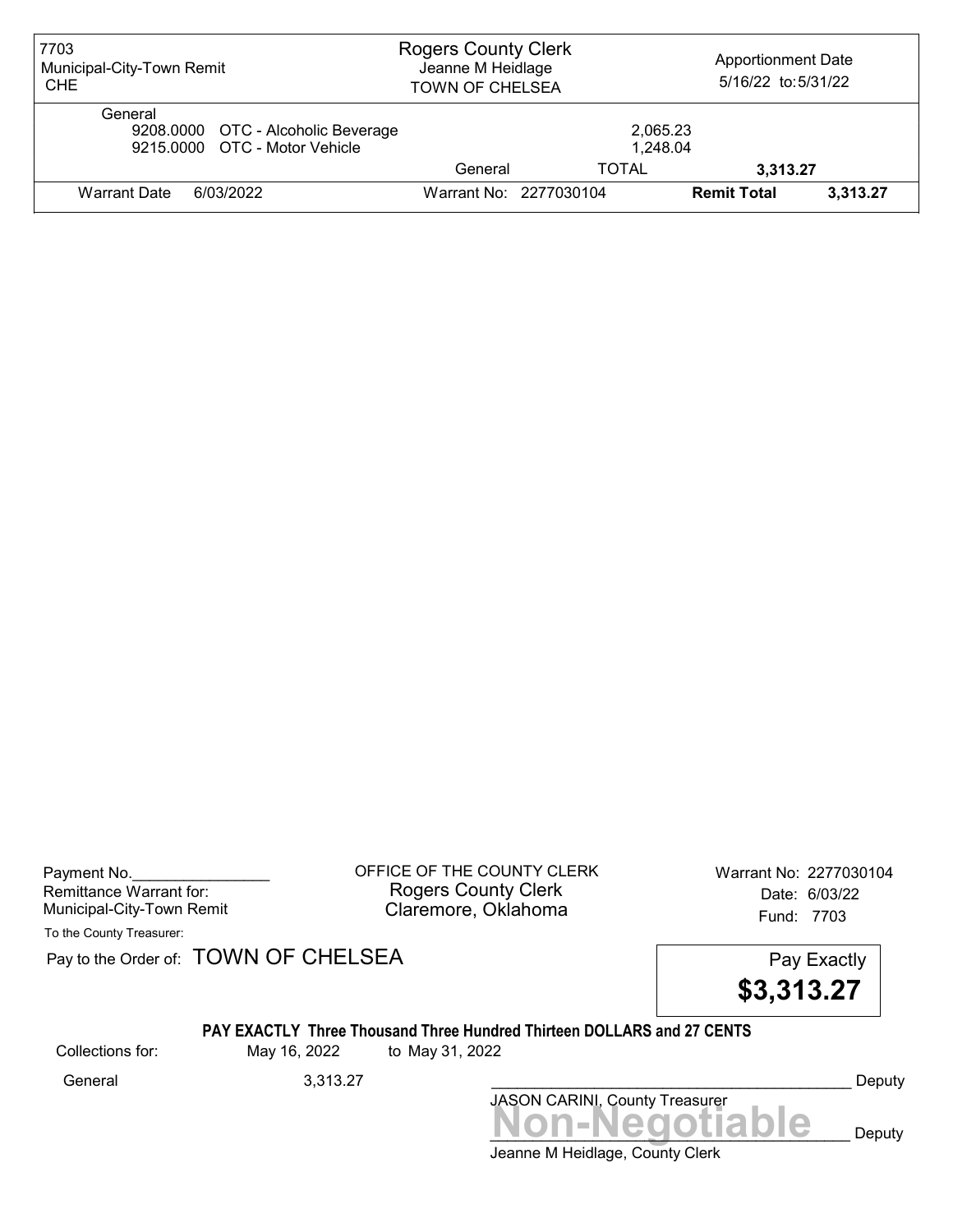| 7703<br>Municipal-City-Town Remit<br><b>CLA</b>                                                                     | <b>Rogers County Clerk</b><br>Jeanne M Heidlage<br><b>CITY OF CLAREMORE</b> |                                  | <b>Apportionment Date</b><br>5/16/22 to: 5/31/22 |           |
|---------------------------------------------------------------------------------------------------------------------|-----------------------------------------------------------------------------|----------------------------------|--------------------------------------------------|-----------|
| General<br>9208.0000 OTC - Alcoholic Beverage<br>9215,0000 OTC - Motor Vehicle<br>9501.0000 All Special Assessments |                                                                             | 20,310.01<br>12,273.50<br>621.75 |                                                  |           |
|                                                                                                                     | General                                                                     | TOTAL                            | 33,205.26                                        |           |
| <b>Warrant Date</b><br>6/03/2022                                                                                    | Warrant No: 2277030105                                                      |                                  | <b>Remit Total</b>                               | 33,205.26 |

Payment No. 2277030105 Rogers County Clerk Date: 6/03/22 Municipal-City-Town Remit **Example 2018** Claremore, Oklahoma **Example 2018** Fund: 7703

To the County Treasurer:

Pay to the Order of: CITY OF CLAREMORE Pay to the Order of: CITY OF CLAREMORE



#### PAY EXACTLY Thirty Three Thousand Two Hundred Five DOLLARS and 26 CENTS

Collections for: May 16, 2022 to May 31, 2022

General 33,205.26 \_\_\_\_\_\_\_\_\_\_\_\_\_\_\_\_\_\_\_\_\_\_\_\_\_\_\_\_\_\_\_\_\_\_\_\_\_\_\_\_\_\_ Deputy

Non-Negotiable Deputy JASON CARINI, County Treasurer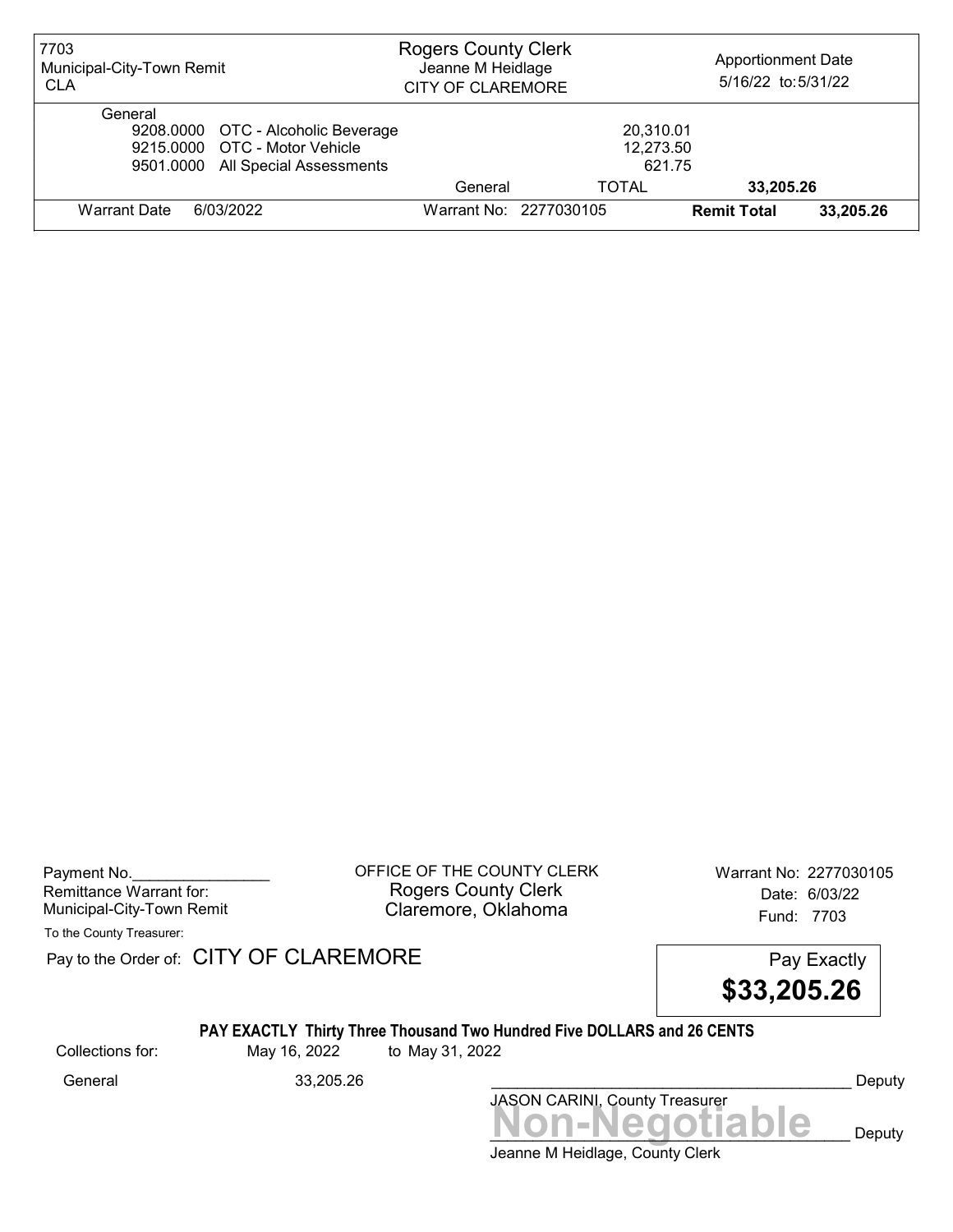| 7703<br>Municipal-City-Town Remit<br><b>FOY</b> | <b>Rogers County Clerk</b><br>Jeanne M Heidlage<br><b>TOWN OF FOYIL</b> |              | <b>Apportionment Date</b><br>5/16/22 to:5/31/22 |        |
|-------------------------------------------------|-------------------------------------------------------------------------|--------------|-------------------------------------------------|--------|
| General<br>9208.0000 OTC - Alcoholic Beverage   |                                                                         | 381.72       |                                                 |        |
|                                                 | General                                                                 | <b>TOTAL</b> | 381.72                                          |        |
| <b>Warrant Date</b><br>6/03/2022                | Warrant No: 2277030106                                                  |              | <b>Remit Total</b>                              | 381.72 |

| Payment No.               |  |
|---------------------------|--|
| Remittance Warrant for:   |  |
| Municipal-City-Town Remit |  |

Payment No. 2277030106<br>
OFFICE OF THE COUNTY CLERK Warrant No: 2277030106 Rogers County Clerk **Date:** 6/03/22 Municipal-City-Town Remit **Example 20 Municipal-City-Town Remit** Claremore, Oklahoma

To the County Treasurer:

Collections for:

Pay to the Order of: **TOWN OF FOYIL** Pay Exactly

|                  |              | . 5.7 2.0.00 1.00<br>\$381.72                                                |        |
|------------------|--------------|------------------------------------------------------------------------------|--------|
| collections for: | May 16, 2022 | PAY EXACTLY Three Hundred Eighty One DOLLARS and 72 CENTS<br>to May 31, 2022 |        |
| General          | 381.72       |                                                                              | Deputy |
|                  |              | JASON CARINI, County Treasurer                                               |        |
|                  |              | <b>Non-Negotiable</b>                                                        | Deputy |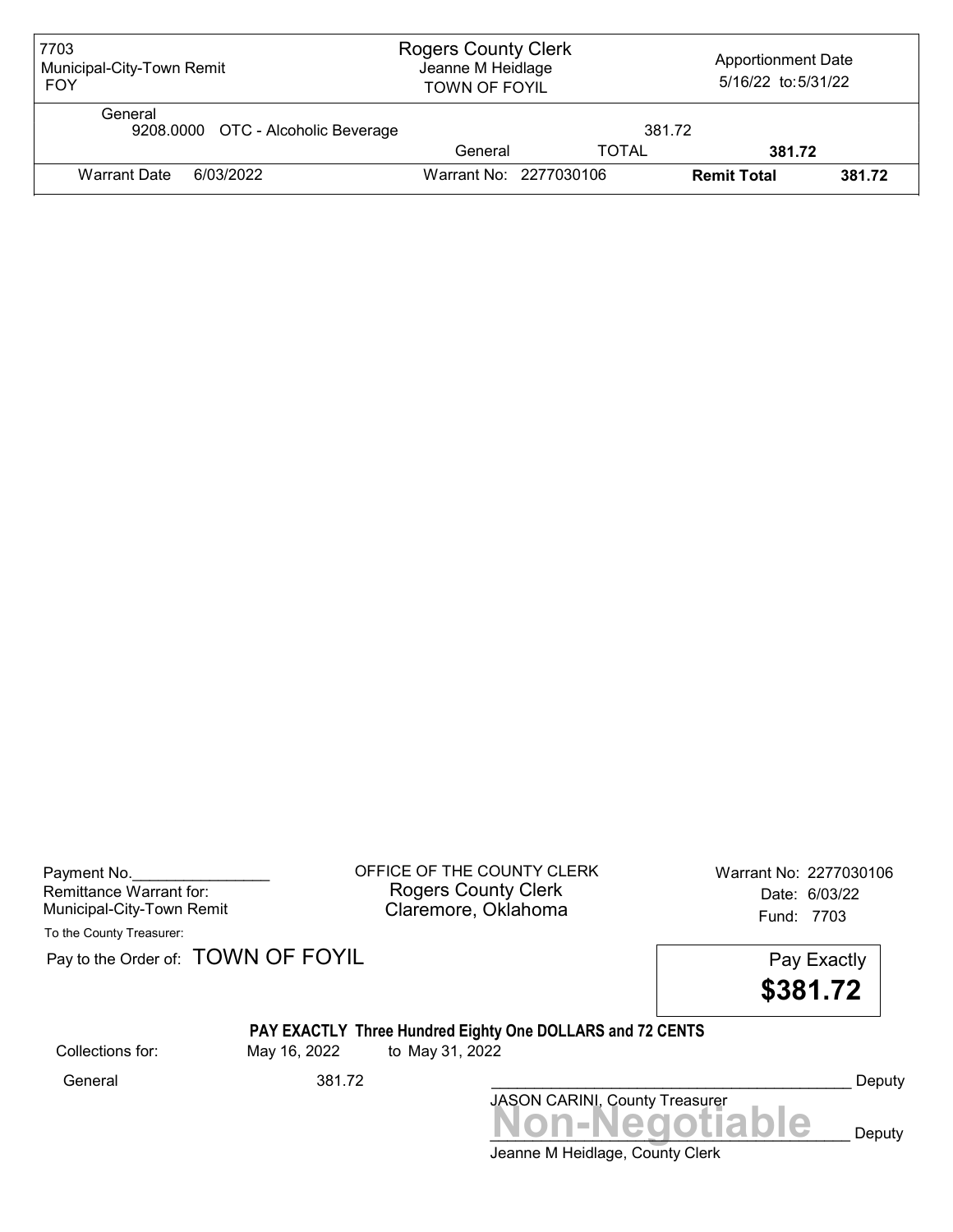| 7703<br>Municipal-City-Town Remit<br><b>INO</b>                                | <b>Rogers County Clerk</b><br>Jeanne M Heidlage<br><b>TOWN OF INOLA</b> |                      | <b>Apportionment Date</b><br>5/16/22 to:5/31/22 |          |
|--------------------------------------------------------------------------------|-------------------------------------------------------------------------|----------------------|-------------------------------------------------|----------|
| General<br>9208.0000 OTC - Alcoholic Beverage<br>9215,0000 OTC - Motor Vehicle |                                                                         | 1.960.46<br>1,184.73 |                                                 |          |
|                                                                                | General                                                                 | <b>TOTAL</b>         | 3,145.19                                        |          |
| 6/03/2022<br><b>Warrant Date</b>                                               | Warrant No: 2277030107                                                  |                      | <b>Remit Total</b>                              | 3,145.19 |

Payment No. 2277030107<br>
OFFICE OF THE COUNTY CLERK Warrant No: 2277030107 Rogers County Clerk Date: 6/03/22 Municipal-City-Town Remit **Example 2018** Claremore, Oklahoma **Example 2018** Fund: 7703

To the County Treasurer:

Pay to the Order of: TOWN OF INOLA Pay Exactly

\$3,145.19

## PAY EXACTLY Three Thousand One Hundred Forty Five DOLLARS and 19 CENTS

Collections for: May 16, 2022 to May 31, 2022

JASON CARINI, County Treasurer General 3,145.19 \_\_\_\_\_\_\_\_\_\_\_\_\_\_\_\_\_\_\_\_\_\_\_\_\_\_\_\_\_\_\_\_\_\_\_\_\_\_\_\_\_\_ Deputy

Jeanne M Heidlage, County Clerk Non-Negotiable Deputy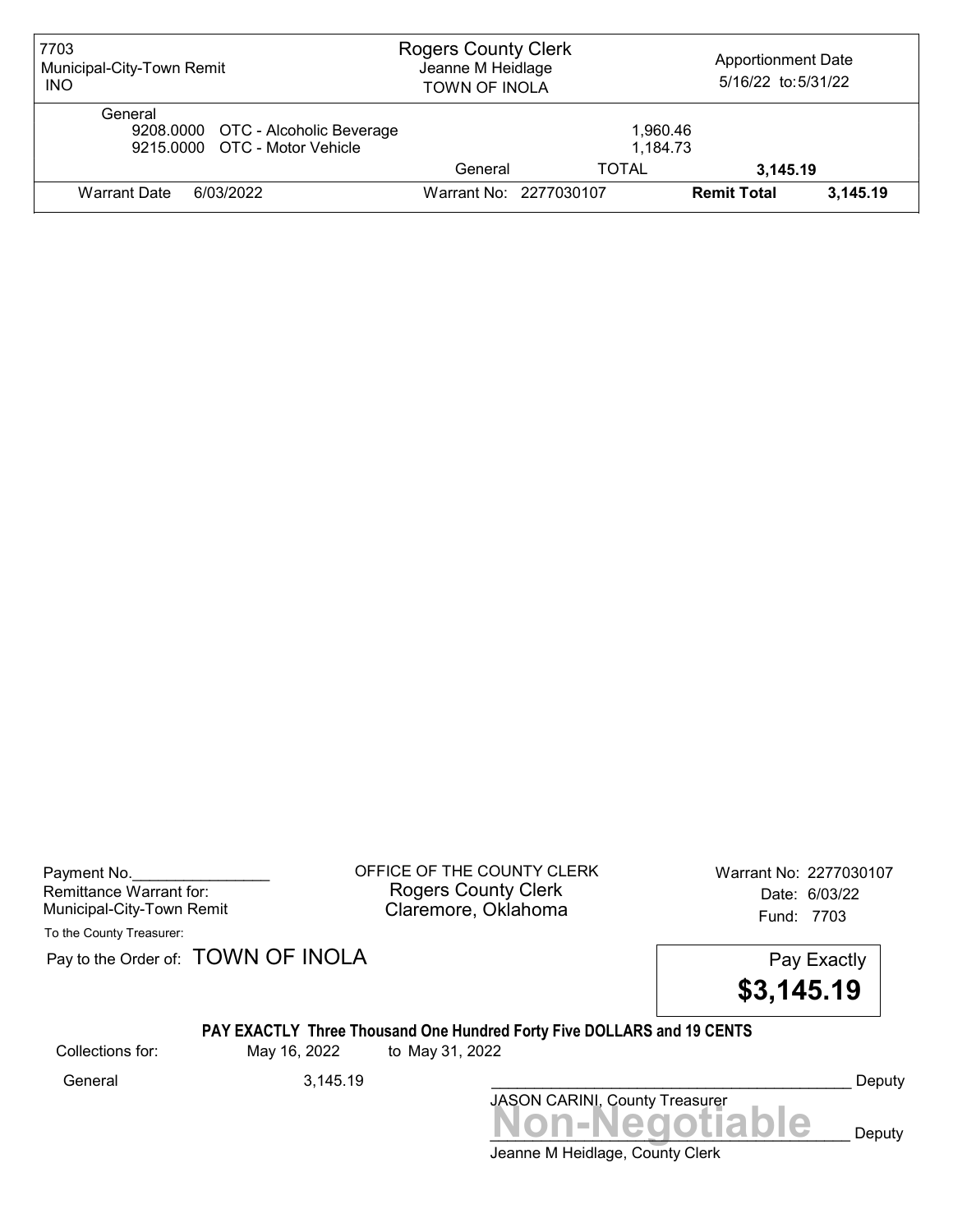| 7703<br>Municipal-City-Town Remit<br>OOL                                       | <b>Rogers County Clerk</b><br>Jeanne M Heidlage<br><b>TOWN OF OOLOGAH</b> |                        | <b>Apportionment Date</b><br>5/16/22 to:5/31/22 |          |
|--------------------------------------------------------------------------------|---------------------------------------------------------------------------|------------------------|-------------------------------------------------|----------|
| General<br>9208.0000 OTC - Alcoholic Beverage<br>9215,0000 OTC - Motor Vehicle |                                                                           | 1,353.66<br>818.02     |                                                 |          |
|                                                                                | General                                                                   | TOTAL                  | 2,171.68                                        |          |
| 6/03/2022<br><b>Warrant Date</b>                                               |                                                                           | Warrant No: 2277030108 | <b>Remit Total</b>                              | 2,171.68 |

| Payment No.               |  |
|---------------------------|--|
| Remittance Warrant for:   |  |
| Municipal-City-Town Remit |  |

OFFICE OF THE COUNTY CLERK Warrant No: 2277030108 Rogers County Clerk Date: 6/03/22 Claremore, Oklahoma<br>Fund: 7703

To the County Treasurer:

Pay to the Order of: TOWN OF OOLOGAH Pay Exactly



### PAY EXACTLY Two Thousand One Hundred Seventy One DOLLARS and 68 CENTS

Collections for: May 16, 2022 to May 31, 2022

Jeanne M Heidlage, County Clerk JASON CARINI, County Treasurer<br>
MON-Negotiable Deputy General 2,171.68 \_\_\_\_\_\_\_\_\_\_\_\_\_\_\_\_\_\_\_\_\_\_\_\_\_\_\_\_\_\_\_\_\_\_\_\_\_\_\_\_\_\_ Deputy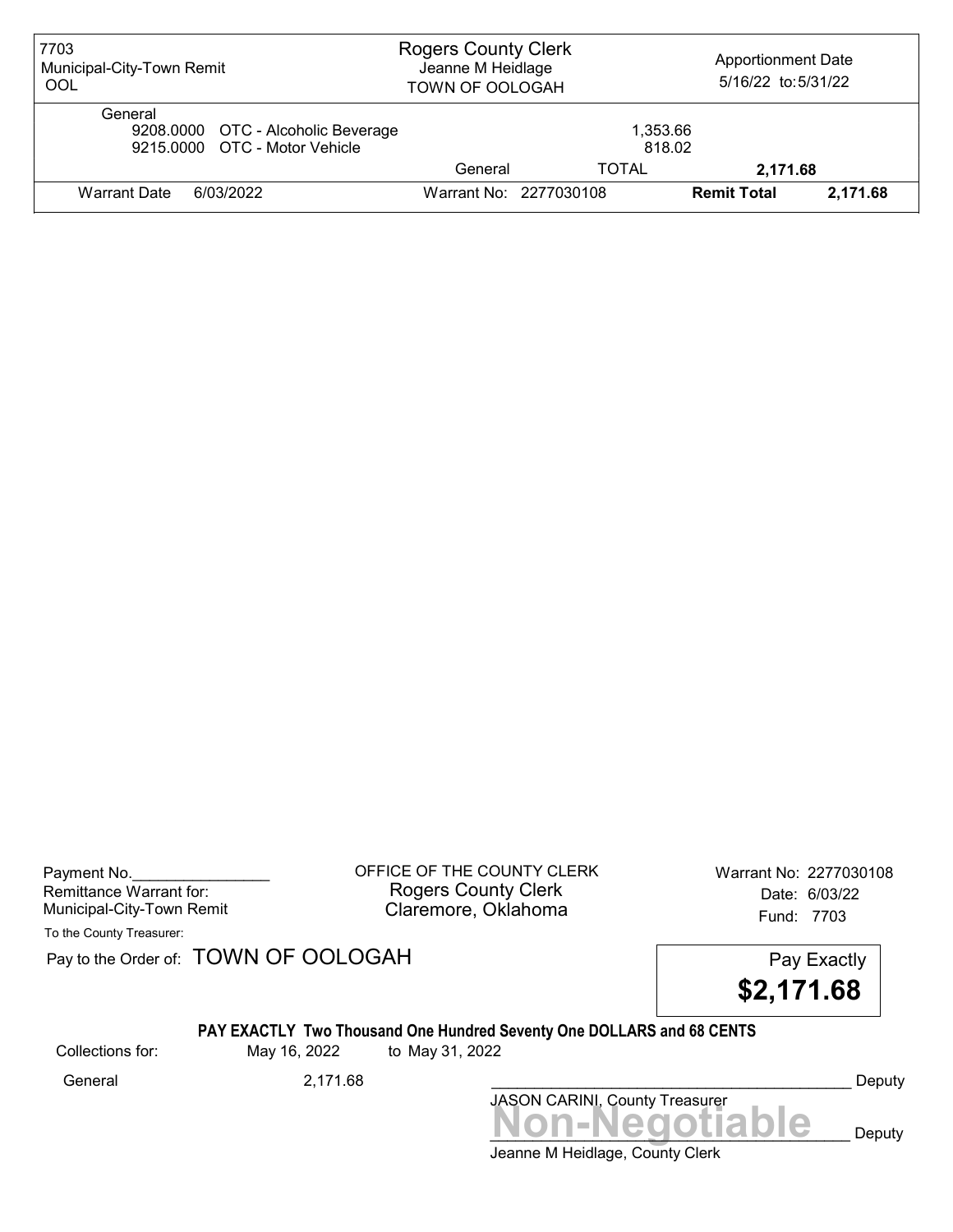| 7703<br>Municipal-City-Town Remit<br><b>TAL</b>                                | <b>Rogers County Clerk</b><br>Jeanne M Heidlage<br><b>TOWN OF TALALA</b> |                  | <b>Apportionment Date</b><br>5/16/22 to:5/31/22 |        |
|--------------------------------------------------------------------------------|--------------------------------------------------------------------------|------------------|-------------------------------------------------|--------|
| General<br>9208.0000 OTC - Alcoholic Beverage<br>9215.0000 OTC - Motor Vehicle |                                                                          | 267.62<br>161.73 |                                                 |        |
|                                                                                | General                                                                  | TOTAL            | 429.35                                          |        |
| <b>Warrant Date</b><br>6/03/2022                                               | Warrant No: 2277030109                                                   |                  | <b>Remit Total</b>                              | 429.35 |

| Payment No.               |  |
|---------------------------|--|
| Remittance Warrant for:   |  |
| Municipal-City-Town Remit |  |

Payment No. 2277030109<br>
OFFICE OF THE COUNTY CLERK Warrant No: 2277030109 Rogers County Clerk **Date:** 6/03/22 Municipal-City-Town Remit **Example 20 Municipal-City-Town Remit** Claremore, Oklahoma

To the County Treasurer:

Pay to the Order of: **TOWN OF TALALA** Pay Exactly

|                  | $\alpha$ w and one on $\alpha$ . To $\alpha$ is the $\alpha$ is the set of $\alpha$ | \$429.35                                                                     | i ay ∟∧a∪uy |
|------------------|-------------------------------------------------------------------------------------|------------------------------------------------------------------------------|-------------|
| Collections for: | May 16, 2022                                                                        | PAY EXACTLY Four Hundred Twenty Nine DOLLARS and 35 CENTS<br>to May 31, 2022 |             |
| General          | 429.35                                                                              |                                                                              | Deputy      |
|                  |                                                                                     | <b>JASON CARINI, County Treasurer</b><br>Non-Negotiable                      | Deputy      |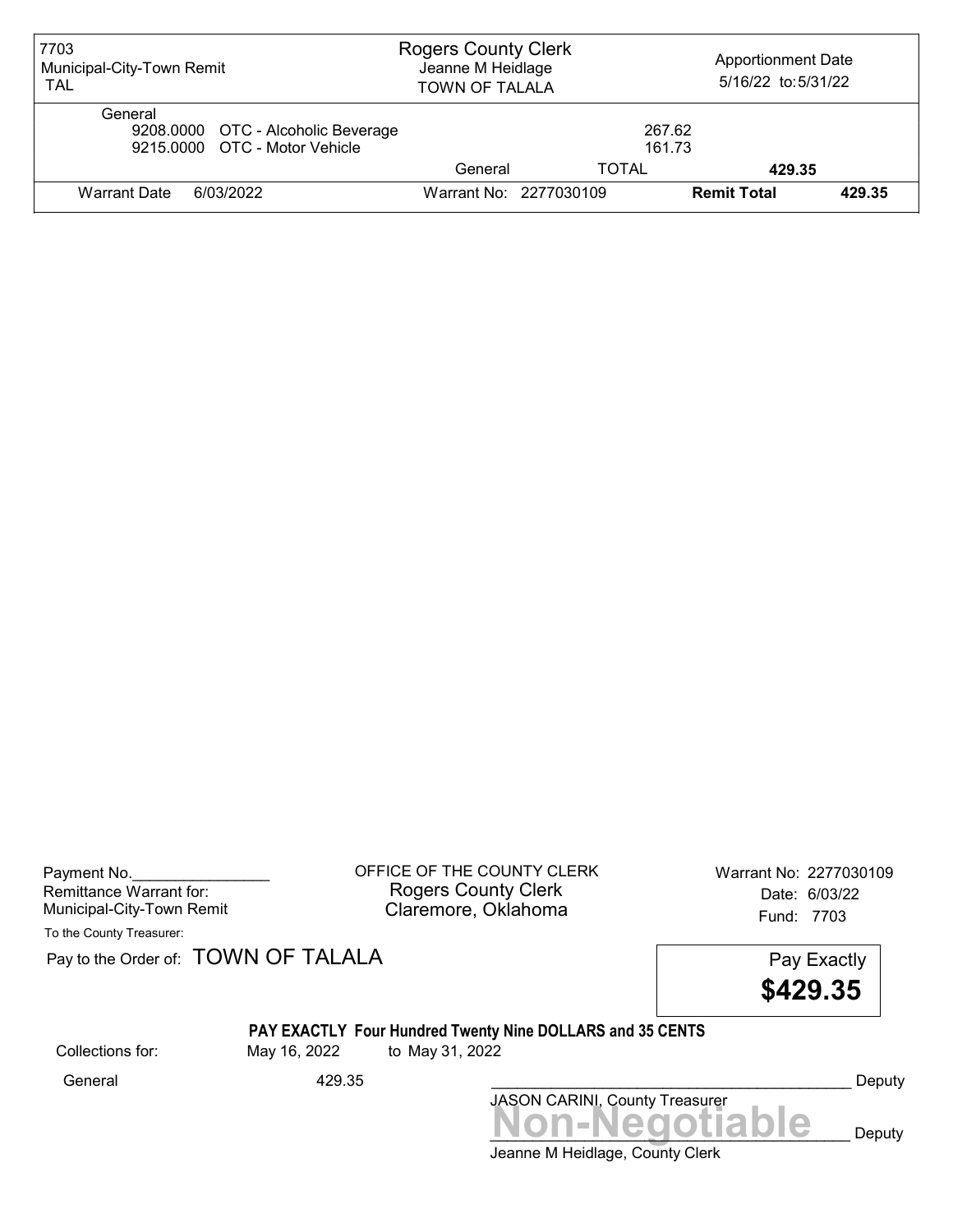| 7703<br>Municipal-City-Town Remit<br><b>VER</b>                                | <b>Rogers County Clerk</b><br>Jeanne M Heidlage<br><b>TOWN OF VERDIGRIS</b> |                        | <b>Apportionment Date</b><br>5/16/22 to:5/31/22 |          |
|--------------------------------------------------------------------------------|-----------------------------------------------------------------------------|------------------------|-------------------------------------------------|----------|
| General<br>9208.0000 OTC - Alcoholic Beverage<br>9215,0000 OTC - Motor Vehicle |                                                                             | 5.451.96<br>3,294.66   |                                                 |          |
|                                                                                | General                                                                     | TOTAL                  | 8,746.62                                        |          |
| Warrant Date<br>6/03/2022                                                      |                                                                             | Warrant No: 2277030110 | <b>Remit Total</b>                              | 8.746.62 |

Payment No. 2277030110 CONTICE OF THE COUNTY CLERK Warrant No: 2277030110 Rogers County Clerk Date: 6/03/22 Municipal-City-Town Remit **Example 2018** Claremore, Oklahoma **Example 2018** Fund: 7703

To the County Treasurer:

Pay to the Order of: TOWN OF VERDIGRIS Pay to the Order of: TOWN OF VERDIGRIS



## PAY EXACTLY Eight Thousand Seven Hundred Forty Six DOLLARS and 62 CENTS

Collections for: May 16, 2022 to May 31, 2022

JASON CARINI, County Treasurer General 8,746.62 \_\_\_\_\_\_\_\_\_\_\_\_\_\_\_\_\_\_\_\_\_\_\_\_\_\_\_\_\_\_\_\_\_\_\_\_\_\_\_\_\_\_ Deputy

Jeanne M Heidlage, County Clerk Non-Negotiable Deputy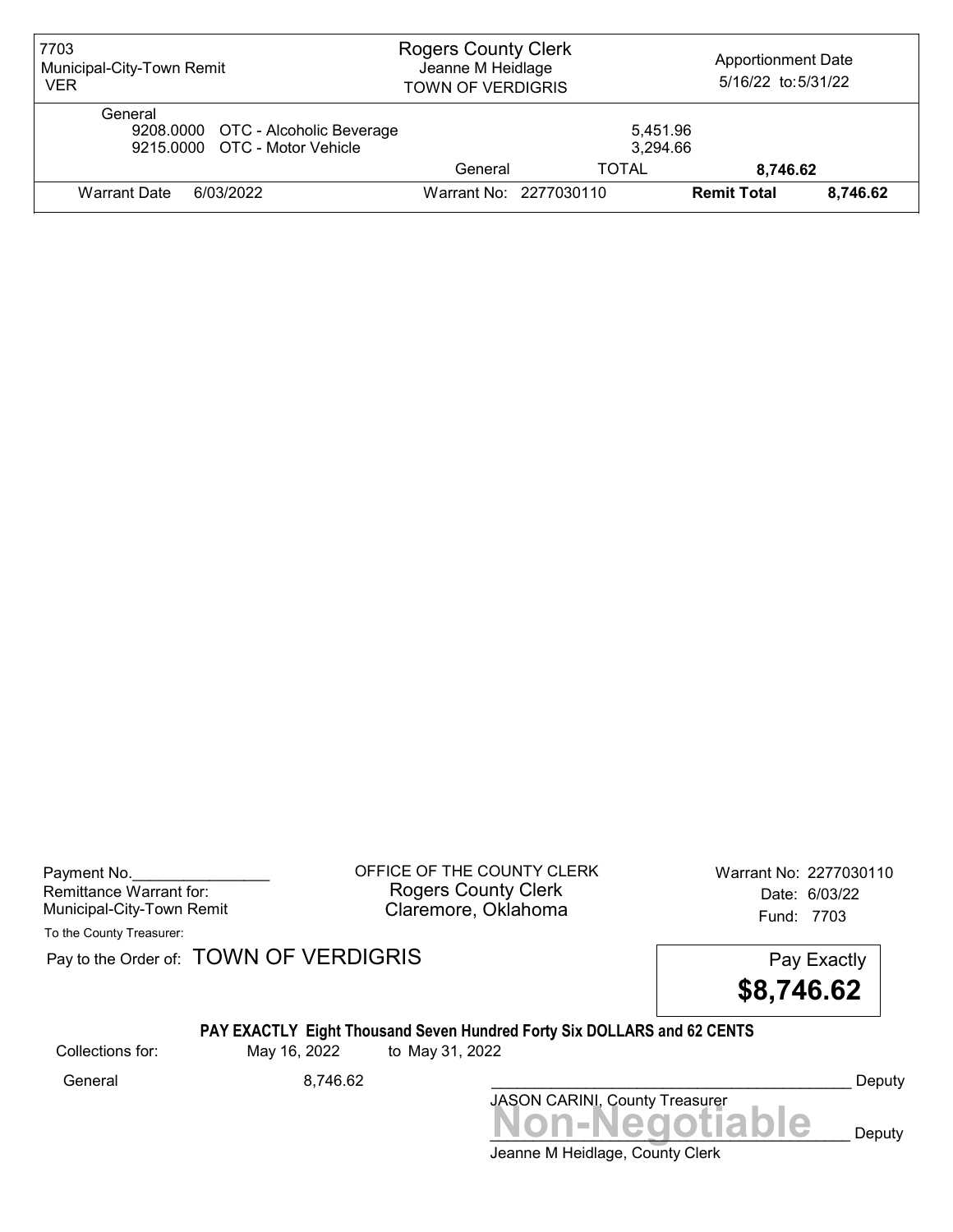| 7704<br>Emergency Medical Service District (EMS-522) Remit Jeanne M Heidlage<br><b>EMS</b> |                       | <b>Rogers County Clerk</b><br>OOLOGAH-TALALA EMS DISTRICT |                        | <b>Apportionment Date</b><br>5/16/22 to: 5/31/22 |
|--------------------------------------------------------------------------------------------|-----------------------|-----------------------------------------------------------|------------------------|--------------------------------------------------|
| General                                                                                    |                       |                                                           |                        |                                                  |
|                                                                                            | 9001.0000 Current Tax |                                                           |                        | 422.36                                           |
| 9002.0000 Prior Tax                                                                        |                       |                                                           |                        | 392.42                                           |
|                                                                                            |                       | General                                                   | <b>TOTAL</b>           | 814.78                                           |
| Sinking                                                                                    |                       |                                                           |                        |                                                  |
|                                                                                            | 9001.0000 Current Tax |                                                           |                        | 201.32                                           |
| 9002.0000                                                                                  | <b>Prior Tax</b>      | 138.66                                                    |                        |                                                  |
|                                                                                            |                       | Sinking                                                   | <b>TOTAL</b>           | 339.98                                           |
| <b>Warrant Date</b>                                                                        | 6/03/2022             |                                                           | Warrant No: 2277040022 | <b>Remit Total</b><br>1,154.76                   |

| Payment No.                        |
|------------------------------------|
| Remittance Warrant for:            |
| Emergency Medical Service District |

Sinking 339.98

OFFICE OF THE COUNTY CLERK Warrant No: 2277040022 Rogers County Clerk Date: 6/03/22 Claremore, Oklahoma **Emergency Claremore, Oklahoma** 

To the County Treasurer:

Pay to the Order of: OOLOGAH-TALALA EMS DISTRICT Pay Exactly



### PAY EXACTLY One Thousand One Hundred Fifty Four DOLLARS and 76 CENTS

General 814.78

Collections for: May 16, 2022 to May 31, 2022

Deputy

Jeanne M Heidlage, County Clerk Non-Negotiable Deputy

JASON CARINI, County Treasurer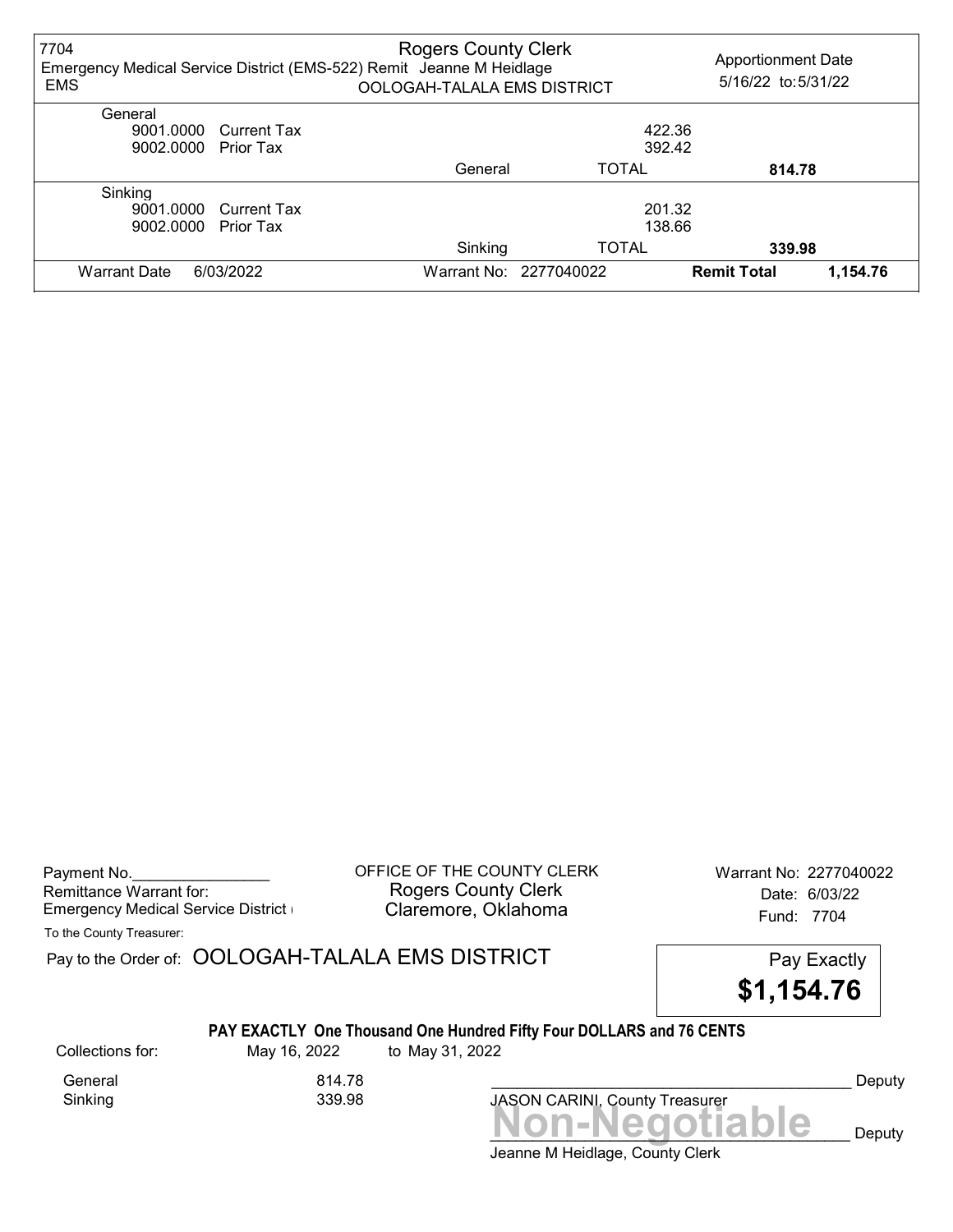| 7705<br><b>Fire Protection Districts Remit</b><br><b>FFD</b> | <b>Rogers County Clerk</b><br>Jeanne M Heidlage<br><b>FOYIL FIRE DEPARTMENT</b> | <b>Apportionment Date</b><br>5/16/22 to: 5/31/22 |                    |          |
|--------------------------------------------------------------|---------------------------------------------------------------------------------|--------------------------------------------------|--------------------|----------|
| General                                                      |                                                                                 |                                                  |                    |          |
| 9001.0000<br><b>Current Tax</b>                              |                                                                                 | 805.81                                           |                    |          |
| 9002.0000<br>Prior Tax                                       |                                                                                 | 39.62                                            |                    |          |
| 9003.0000<br>Back Tax                                        |                                                                                 | 4.16                                             |                    |          |
|                                                              | General                                                                         | TOTAL                                            | 849.59             |          |
| Sinking                                                      |                                                                                 |                                                  |                    |          |
| 9001.0000<br><b>Current Tax</b>                              |                                                                                 | 408.31                                           |                    |          |
| 9002.0000<br>Prior Tax                                       |                                                                                 | 23.81                                            |                    |          |
| 9003.0000<br>Back Tax                                        |                                                                                 | 2.73                                             |                    |          |
|                                                              | Sinking                                                                         | <b>TOTAL</b>                                     | 434.85             |          |
| <b>Warrant Date</b><br>6/03/2022                             |                                                                                 | Warrant No: 2277050122                           | <b>Remit Total</b> | 1,284.44 |

Payment No. 2277050122 COFFICE OF THE COUNTY CLERK Warrant No: 2277050122 Rogers County Clerk Date: 6/03/22 Fire Protection Districts Remit **Claremore, Oklahoma** Fund: 7705

To the County Treasurer:

Pay to the Order of: FOYIL FIRE DEPARTMENT FREE PAY EXACTLY



### PAY EXACTLY One Thousand Two Hundred Eighty Four DOLLARS and 44 CENTS

Sinking

General 849.59<br>Sinking 3434.85

Collections for: May 16, 2022 to May 31, 2022



Deputy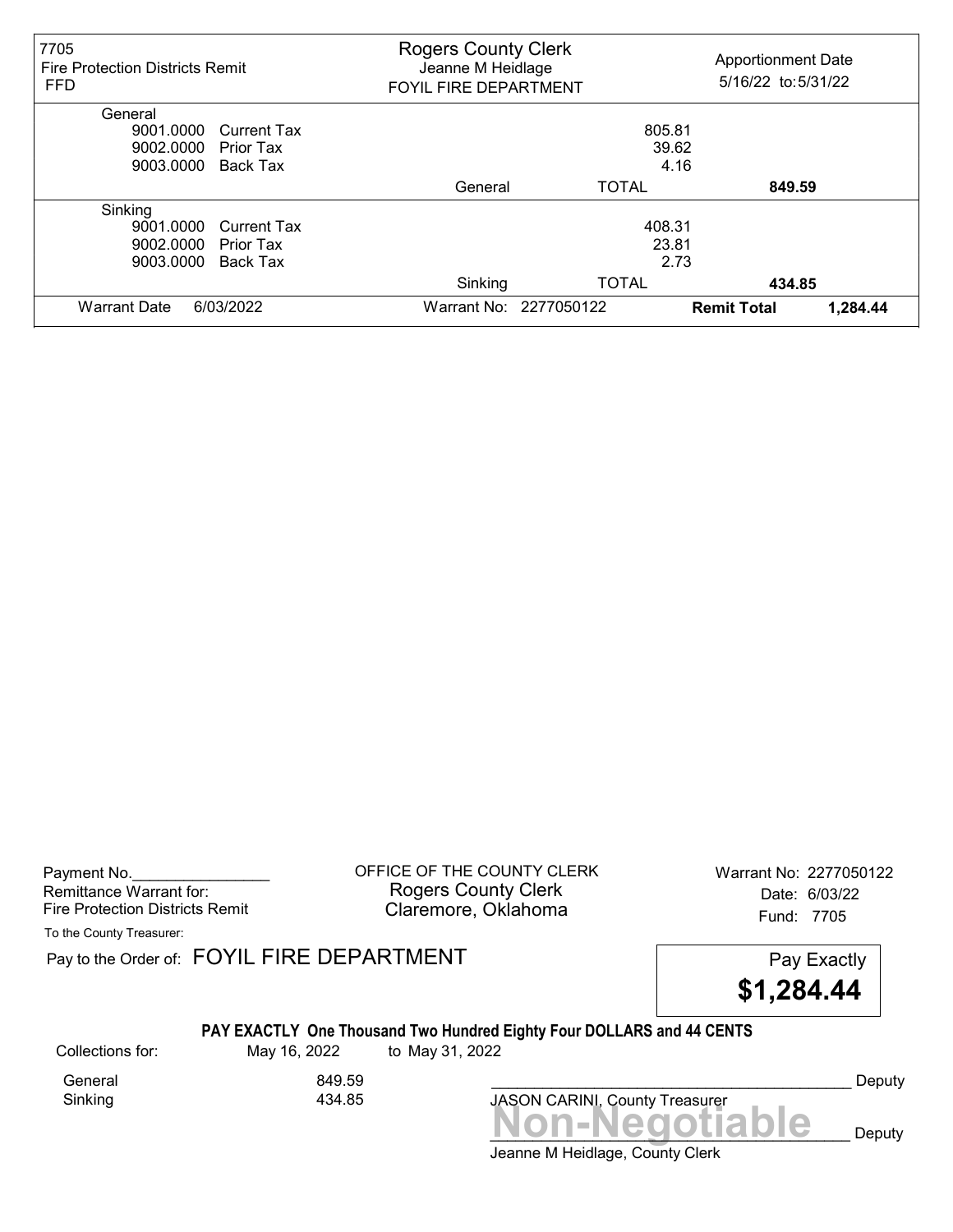| 7705<br><b>Fire Protection Districts Remit</b><br><b>LFD</b> | <b>Rogers County Clerk</b><br><b>Apportionment Date</b><br>Jeanne M Heidlage<br>5/16/22 to:5/31/22<br><b>LIMESTONE FIRE DISTRICT</b> |                        |                    |          |
|--------------------------------------------------------------|--------------------------------------------------------------------------------------------------------------------------------------|------------------------|--------------------|----------|
| General                                                      |                                                                                                                                      |                        |                    |          |
| 9001.0000<br><b>Current Tax</b>                              |                                                                                                                                      | 1,293.25               |                    |          |
| 9002.0000<br><b>Prior Tax</b>                                |                                                                                                                                      | 58.25                  |                    |          |
| 9003.0000<br>Back Tax                                        |                                                                                                                                      | 161.18                 |                    |          |
|                                                              | General                                                                                                                              | <b>TOTAL</b>           | 1,512.68           |          |
| Sinking                                                      |                                                                                                                                      |                        |                    |          |
| 9001.0000<br><b>Current Tax</b>                              |                                                                                                                                      | 452.60                 |                    |          |
| 9002.0000<br><b>Prior Tax</b>                                |                                                                                                                                      | 20.39                  |                    |          |
| 9003.0000<br>Back Tax                                        |                                                                                                                                      | 56.41                  |                    |          |
|                                                              | Sinking                                                                                                                              | <b>TOTAL</b>           | 529.40             |          |
| 6/03/2022<br><b>Warrant Date</b>                             |                                                                                                                                      | Warrant No: 2277050123 | <b>Remit Total</b> | 2,042.08 |

| Payment No.                     |
|---------------------------------|
| Remittance Warrant for:         |
| Fire Protection Districts Remit |

OFFICE OF THE COUNTY CLERK Warrant No: 2277050123 Rogers County Clerk Date: 6/03/22 Claremore, Oklahoma Fund: 7705

To the County Treasurer:

Pay to the Order of: LIMESTONE FIRE DISTRICT Pay Exactly Pay Exactly

\$2,042.08

# PAY EXACTLY Two Thousand Forty Two DOLLARS and 8 CENTS

Collections for: May 16, 2022 to May 31, 2022

Sinking 529.40

General 1,512.68

JASON CARINI, County Treasurer<br>
MON-Negotiable Deputy

Deputy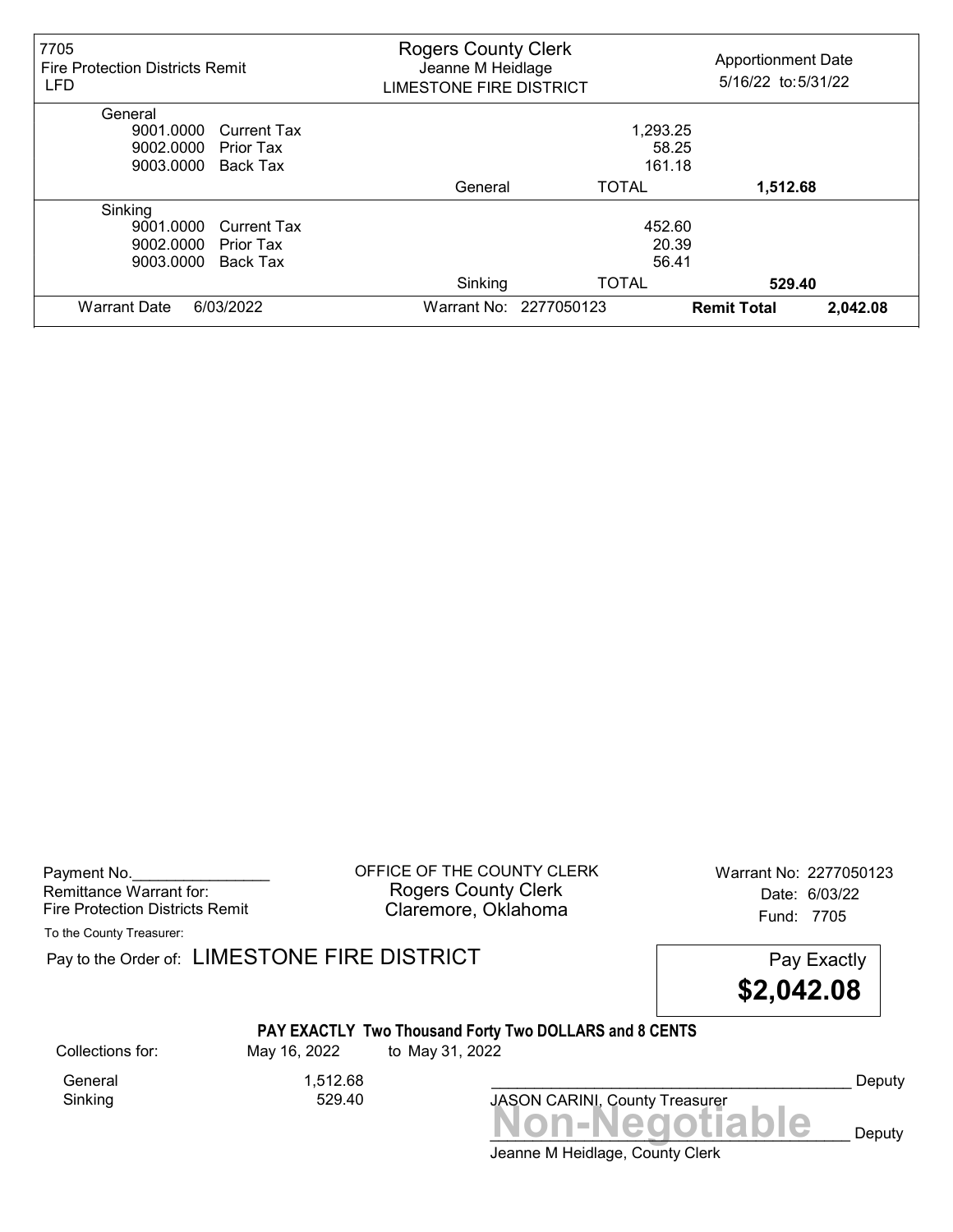| 7705<br><b>Fire Protection Districts Remit</b><br><b>NFD</b> | <b>Rogers County Clerk</b><br>Jeanne M Heidlage<br>NORTHWEST FIRE DISTRICT |                        | <b>Apportionment Date</b><br>5/16/22 to: 5/31/22 |          |
|--------------------------------------------------------------|----------------------------------------------------------------------------|------------------------|--------------------------------------------------|----------|
| General                                                      |                                                                            |                        |                                                  |          |
| 9001.0000 Current Tax                                        |                                                                            | 2,918.20               |                                                  |          |
| 9002.0000<br><b>Prior Tax</b>                                |                                                                            | 1,409.86               |                                                  |          |
|                                                              | General                                                                    | <b>TOTAL</b>           | 4,328.06                                         |          |
| Sinking                                                      |                                                                            |                        |                                                  |          |
| 9001.0000 Current Tax                                        |                                                                            | 764.54                 |                                                  |          |
| 9002.0000<br><b>Prior Tax</b>                                | 427.70                                                                     |                        |                                                  |          |
|                                                              | Sinking                                                                    | <b>TOTAL</b>           | 1.192.24                                         |          |
| 6/03/2022<br><b>Warrant Date</b>                             |                                                                            | Warrant No: 2277050124 | <b>Remit Total</b>                               | 5,520.30 |

Payment No. 2277050124 COUNTY CLERK Warrant No: 2277050124 Rogers County Clerk Date: 6/03/22 Fire Protection Districts Remit **Claremore, Oklahoma** Fund: 7705

To the County Treasurer:

Pay to the Order of: NORTHWEST FIRE DISTRICT FIRE Pay Exactly

\$5,520.30

#### PAY EXACTLY Five Thousand Five Hundred Twenty DOLLARS and 30 CENTS

General 4,328.06<br>Sinking 1,192.24

1,192.24

Collections for: May 16, 2022 to May 31, 2022

Non-Negotiable Deputy JASON CARINI, County Treasurer

Deputy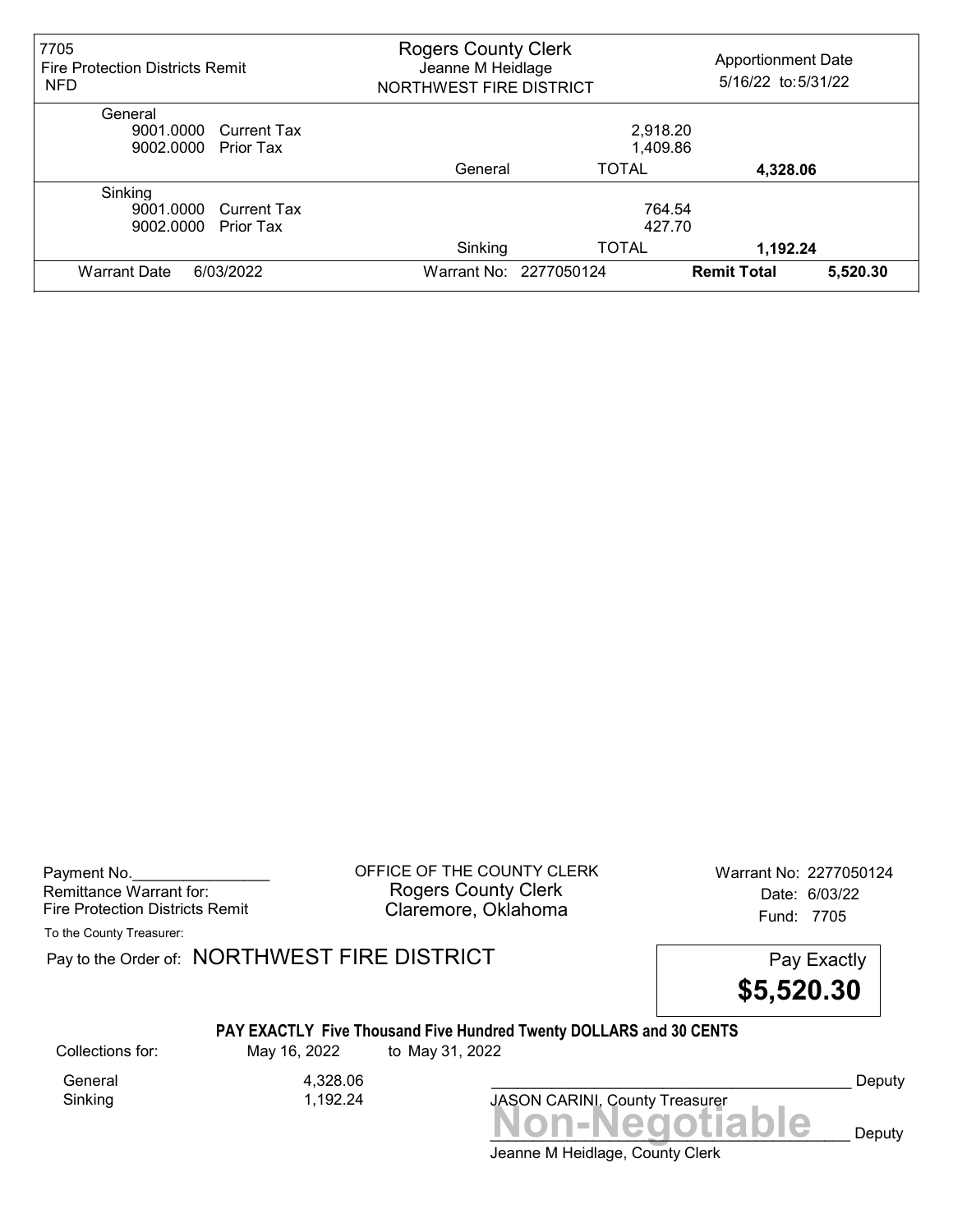| 7705<br><b>Fire Protection Districts Remit</b><br><b>TFD</b>     | <b>Rogers County Clerk</b><br><b>Apportionment Date</b><br>Jeanne M Heidlage<br>5/16/22 to: 5/31/22<br>TRI-DISTRICT FIRE DISTRICT |                                 |                    |          |
|------------------------------------------------------------------|-----------------------------------------------------------------------------------------------------------------------------------|---------------------------------|--------------------|----------|
| General<br>9001.0000 Current Tax<br>9003.0000 Back Tax           | 1,006.52<br>186.15                                                                                                                |                                 |                    |          |
|                                                                  | General                                                                                                                           | <b>TOTAL</b>                    | 1,192.67           |          |
| Sinking<br>9001.0000 Current Tax<br>9003.0000<br><b>Back Tax</b> | Sinking                                                                                                                           | 603.91<br>55.85<br><b>TOTAL</b> | 659.76             |          |
| 6/03/2022<br><b>Warrant Date</b>                                 |                                                                                                                                   | Warrant No: 2277050125          | <b>Remit Total</b> | 1,852.43 |

Payment No. 2277050125 Rogers County Clerk Date: 6/03/22 Fire Protection Districts Remit **Claremore, Oklahoma** Fund: 7705

To the County Treasurer:

Pay to the Order of: TRI-DISTRICT FIRE DISTRICT **Pay Exactly** Pay Exactly



## PAY EXACTLY One Thousand Eight Hundred Fifty Two DOLLARS and 43 CENTS

General 1,192.67 Sinking 659.76

Collections for: May 16, 2022 to May 31, 2022

JASON CARINI, County Treasurer

Deputy

Jeanne M Heidlage, County Clerk Non-Negotiable Deputy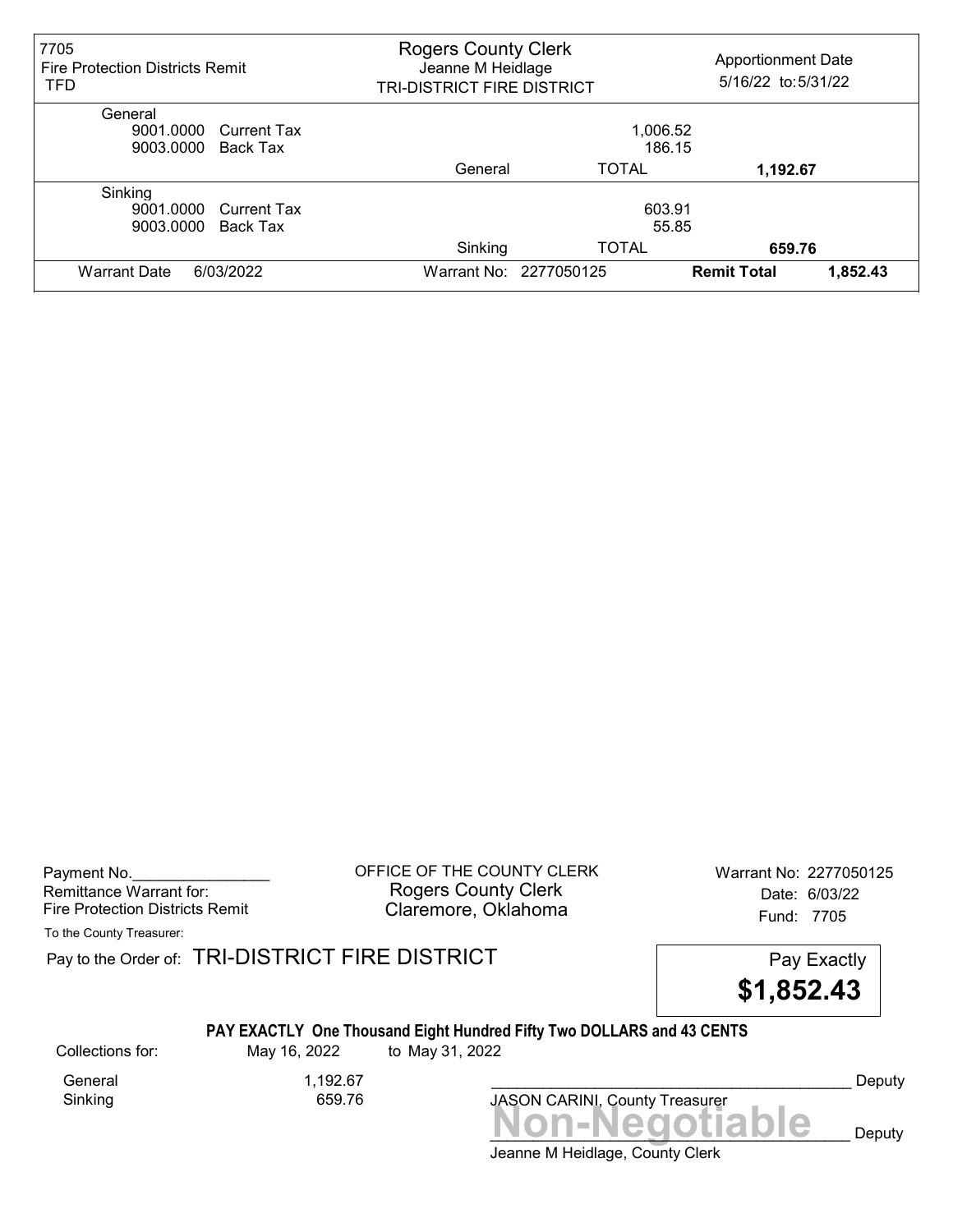| 7705<br><b>Fire Protection Districts Remit</b><br><b>VFD</b>                  | <b>Rogers County Clerk</b><br><b>Apportionment Date</b><br>Jeanne M Heidlage<br>5/16/22 to: 5/31/22<br><b>VERDIGRIS FIRE DISTRICT</b> |       |                    |           |
|-------------------------------------------------------------------------------|---------------------------------------------------------------------------------------------------------------------------------------|-------|--------------------|-----------|
| General<br>9001.0000 Current Tax<br>9002.0000 Prior Tax<br>9003.0000 Back Tax | 1,348.32<br>17,841.07<br>453.28                                                                                                       |       |                    |           |
|                                                                               | General                                                                                                                               | TOTAL | 19,642.67          |           |
| 6/03/2022<br><b>Warrant Date</b>                                              | Warrant No: 2277050126                                                                                                                |       | <b>Remit Total</b> | 19,642.67 |

Payment No. 2277050126 COUNTY CLERK Warrant No: 2277050126 Rogers County Clerk Date: 6/03/22 Fire Protection Districts Remit **Claremore, Oklahoma** Fund: 7705

To the County Treasurer:

Pay to the Order of: VERDIGRIS FIRE DISTRICT Pay Exactly

\$19,642.67

## PAY EXACTLY Nineteen Thousand Six Hundred Forty Two DOLLARS and 67 CENTS

Collections for: May 16, 2022 to May 31, 2022

JASON CARINI, County Treasurer General 19,642.67 **2000 19,642.67** 2000 2001 19,642.67 2000 2001 19,642.67 2000 2001 2001 2001 2001 2001 2001 20

Jeanne M Heidlage, County Clerk Non-Negotiable Deputy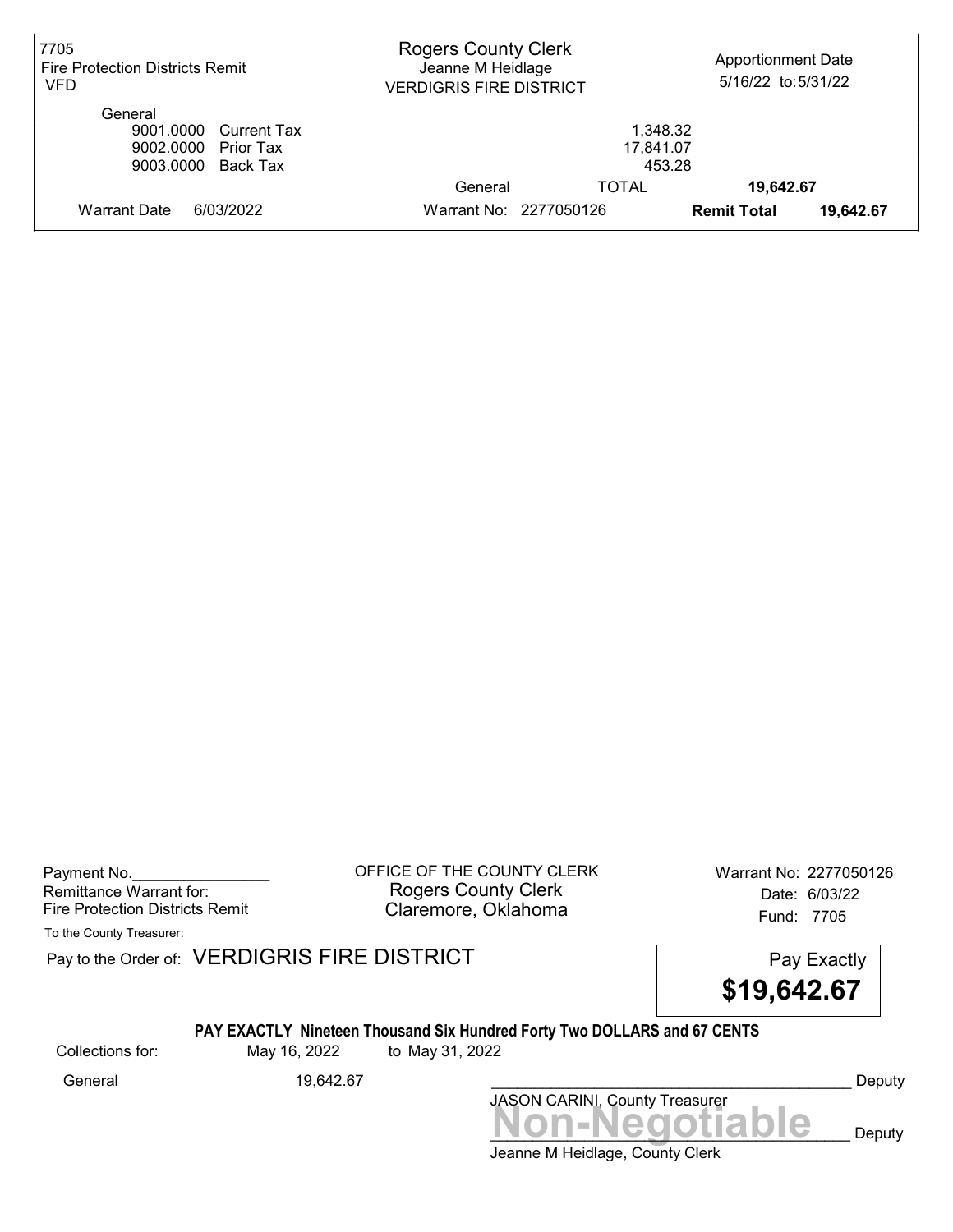| 7705<br><b>Fire Protection Districts Remit</b><br><b>FAF</b> | <b>Rogers County Clerk</b><br><b>Apportionment Date</b><br>Jeanne M Heidlage<br>5/16/22 to: 5/31/22<br><b>FAIR OAKS FIRE PROTECTION DIST</b> |              |                    |        |
|--------------------------------------------------------------|----------------------------------------------------------------------------------------------------------------------------------------------|--------------|--------------------|--------|
| General<br>9001.0000 Current Tax                             |                                                                                                                                              | 210.29       |                    |        |
|                                                              | General                                                                                                                                      | <b>TOTAL</b> | 210.29             |        |
| <b>Warrant Date</b><br>6/03/2022                             | Warrant No: 2277050127                                                                                                                       |              | <b>Remit Total</b> | 210.29 |

| Payment No.                     |  |
|---------------------------------|--|
| Remittance Warrant for:         |  |
| Fire Protection Districts Remit |  |

OFFICE OF THE COUNTY CLERK Warrant No: 2277050127 Rogers County Clerk **Date:** 6/03/22 Fire Protection Districts Remit **Exercise Claremore, Oklahoma** Fund: 7705

To the County Treasurer:

|                  |              | Pay to the Order of: FAIR OAKS FIRE PROTECTION DIST<br>\$210.29            | Pay Exactly |
|------------------|--------------|----------------------------------------------------------------------------|-------------|
| Collections for: | May 16, 2022 | <b>PAY EXACTLY Two Hundred Ten DOLLARS and 29 CENTS</b><br>to May 31, 2022 |             |
| General          | 210.29       | JASON CARINI, County Treasurer                                             | Deputy      |
|                  |              | Non-Negotiable                                                             | Deputy      |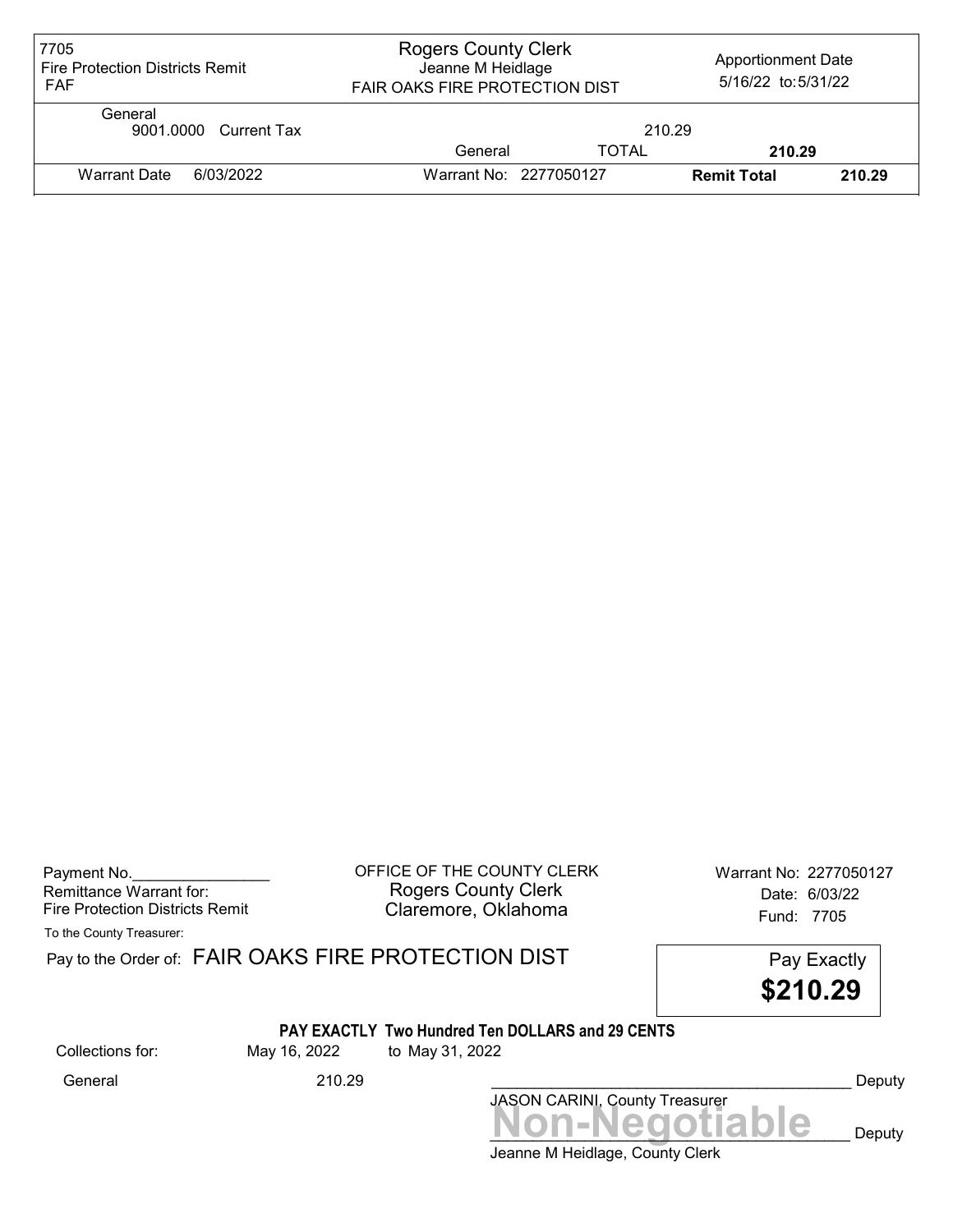| 7706<br><b>Career Tech Remit</b><br><b>VT11</b> |                    | <b>Rogers County Clerk</b><br>Jeanne M Heidlage<br><b>NORTHEAST VO TECH 11</b> |                        | <b>Apportionment Date</b><br>5/16/22 to:5/31/22 |           |  |
|-------------------------------------------------|--------------------|--------------------------------------------------------------------------------|------------------------|-------------------------------------------------|-----------|--|
| <b>Building</b>                                 |                    |                                                                                |                        |                                                 |           |  |
| 9001.0000                                       | <b>Current Tax</b> | 1,258.85                                                                       |                        |                                                 |           |  |
| 9002.0000                                       | <b>Prior Tax</b>   | 2,211.96                                                                       |                        |                                                 |           |  |
| 9003.0000                                       | Back Tax           | 110.85                                                                         |                        |                                                 |           |  |
|                                                 |                    | <b>Building</b>                                                                | <b>TOTAL</b>           | 3,581.66                                        |           |  |
| General                                         |                    |                                                                                |                        |                                                 |           |  |
| 9001.0000                                       | <b>Current Tax</b> | 12,928.43                                                                      |                        |                                                 |           |  |
| 9002.0000                                       | <b>Prior Tax</b>   | 22,716.95                                                                      |                        |                                                 |           |  |
| 9003.0000                                       | Back Tax           | 1,138.53                                                                       |                        |                                                 |           |  |
|                                                 |                    | General                                                                        | <b>TOTAL</b>           | 36,783.91                                       |           |  |
| 6/03/2022<br><b>Warrant Date</b>                |                    |                                                                                | Warrant No: 2277060043 | <b>Remit Total</b>                              | 40,365.57 |  |

Payment No. 2277060043 Rogers County Clerk Date: 6/03/22 Career Tech Remit **Claremore, Oklahoma Career Tech Remit** 7706

To the County Treasurer:

Pay to the Order of: NORTHEAST VO TECH 11 Pay Exactly



## PAY EXACTLY Forty Thousand Three Hundred Sixty Five DOLLARS and 57 CENTS

Collections for: May 16, 2022 to May 31, 2022

Building 3,581.66<br>General 36,783.91

General 36,783.91

Jeanne M Heidlage, County Clerk Non-Negotiable Deputy JASON CARINI, County Treasurer

Deputy